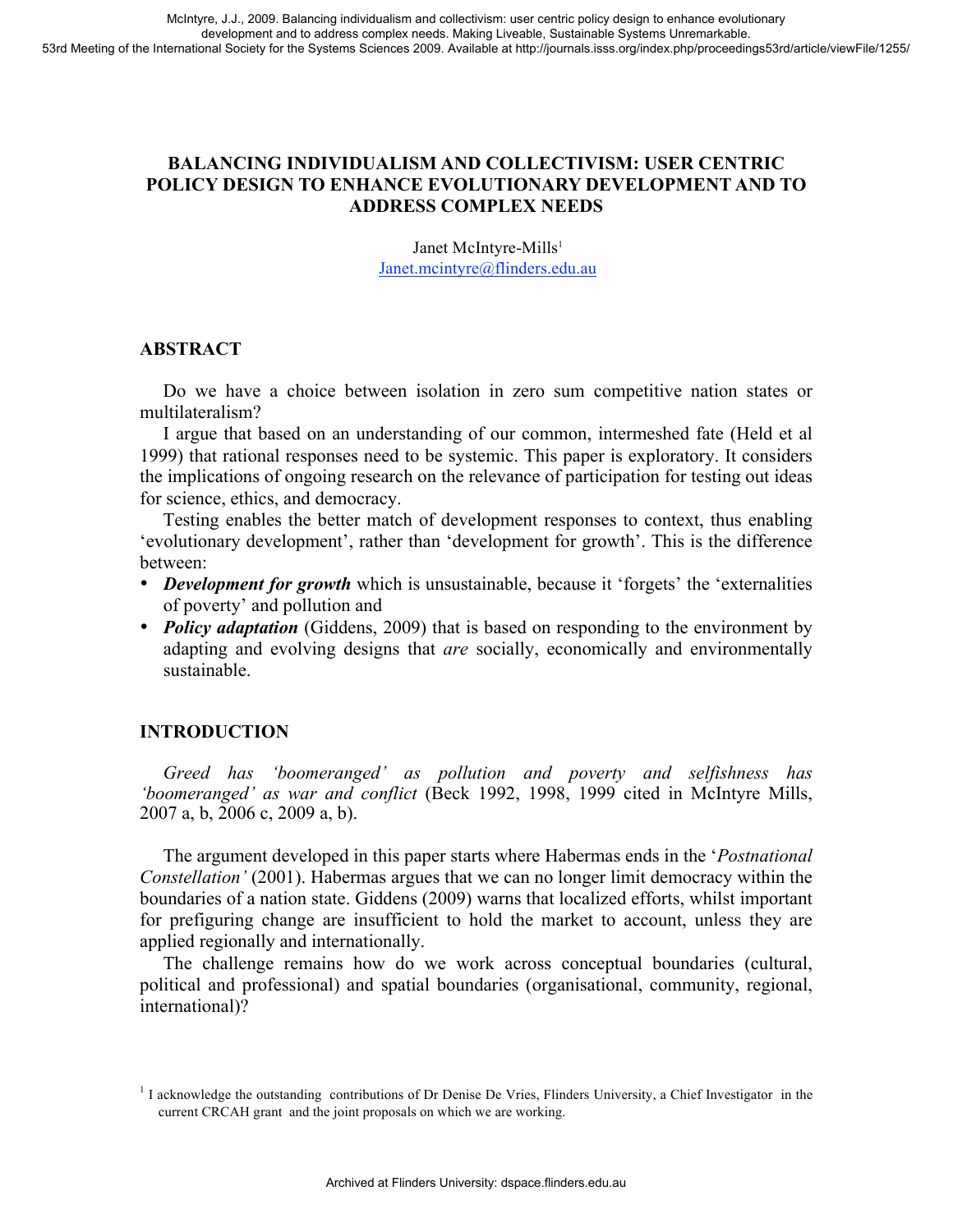To this end we are working to develop a process of testing out ideas with those who are to be affected by the decision making process. This is based on the principle of subsidiarity and the Ashby's Rule/Principle  $(1956)^2$ .

The paper reflects on the relevance of participation for science, democracy and governance. It makes the case that participation in and of itself enables /enhances connections and a sense of wellbeing. It is the subject of ongoing testing in a range of contexts, because we believe it will make a difference to complex environmental challenges. This paper builds on arguments that have already been developed in previous papers on the topic (McIntyre-Mills 2008a and McIntyre-Mills et al 2008 b) referring to ongoing research into the relevance of user centric design.

The paper reflects on the research to develop a process and supportive software (which is a means to an end) and responds to some of these strategic challenges. The software design updates and learns as it is used by service users and providers (De Vries in McIntyre-Mills 2008a, McIntyre and de Vries 2008b).

Crowder<sup>3</sup> (2009) outlined three approaches to value pluralism in a lecture to colleagues at Flinders University entitled: "Three approaches to pluralism and its relevance for democracy". *The first approach* is agonistic, based on the idea that values are addressed through conflict. *The second* is culturalist, based on the argument that values are contextual. *The third* is liberal pluralism which accepts that diverse values coexist and that they can be in conflict (such as equality and freedom), but that through dialogue and careful thinking a rational decision can be made. Crowder (2004) extends the work of Isaiah Berlin, a value pluralist. He stressed the importance of building bridges from a) a form of pluralism that supports individual freedom to b) pluralism that supports the common good. It is to this area of concern that the paper is addressed, based on past and current research funded by the Australian Research Council and Cooperative Research Centre for Aboriginal Health , respectively.

I argue that balancing individualism and collectivism requires ensuring that values can be diverse and people can be free to the extent that their values and freedoms do not undermine the diversity and freedoms of others. This requires personal rationality and public rationality. In this sense it is idealistic and normative, but it allows for the expanded testing out of ideas within context. To sum up: governance and democracy have to deal with three options pertaining to truth:

- One truth (monist) responses defended by grand narratives.
- No truth (postmodernist) approached defended by relativism or conflict.
- Mediated co-created responses based on testing out ideas with both professional experts and those with lived experience.

Scaling up value pluralism from local to regional requires the ability to be open to diversity, but also to find patterns. Co-creation at the local level is tested out at the local level by addressing the most complex and intractable problem. Complexity refers to the number, variety and interrelationships across variables and the way in which they are perceived or valued. The current way of doing politics is inadequate (Giddens 2009) and we will need to steer from above and below.

 $2$  Troncale, Len (2008) pers comm. argued that it is a principle, rather than a rule.

<sup>&</sup>lt;sup>3</sup> Staff seminar held on 3 May, 2009. Flinders University.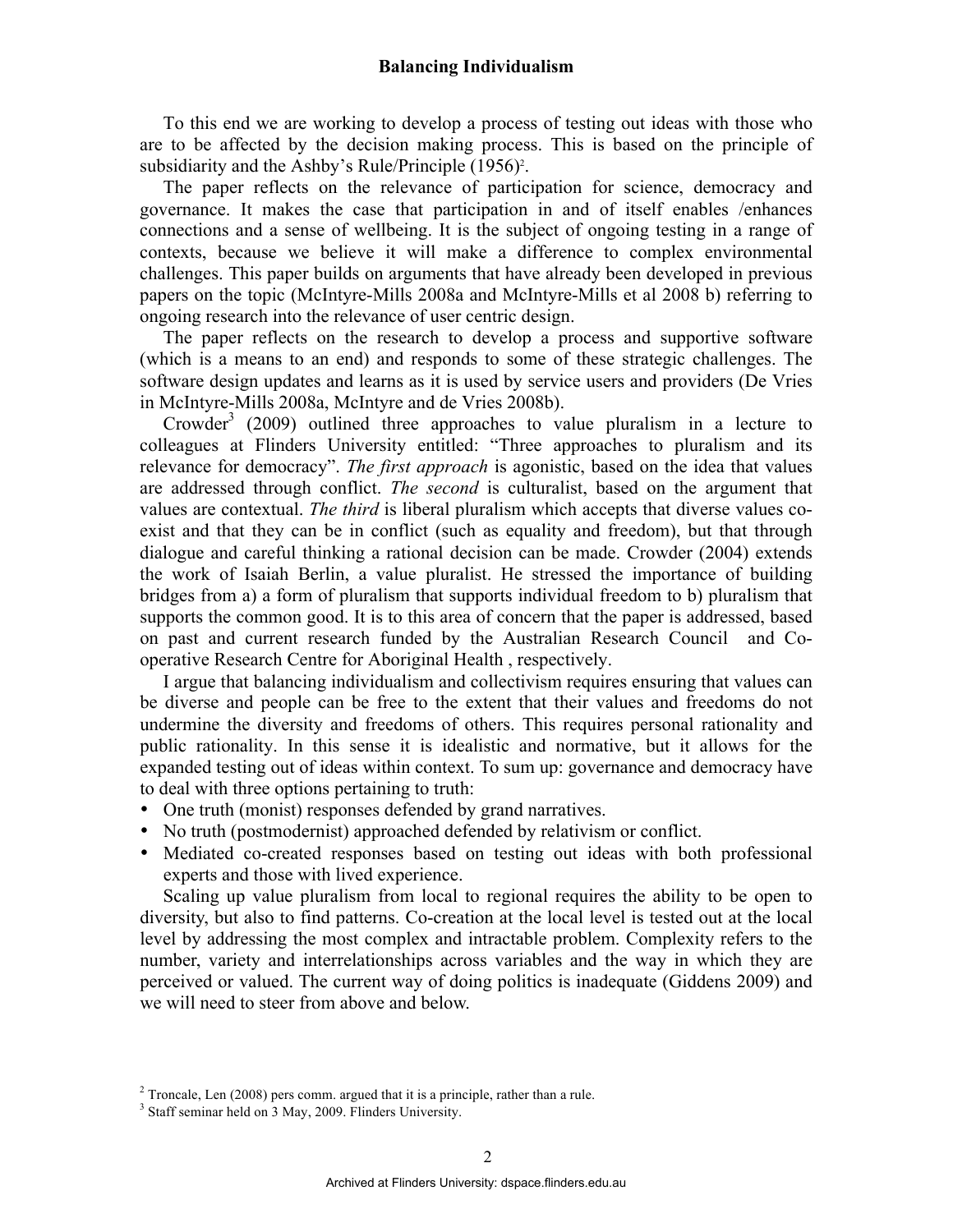### **Area of concern**

We address the following concern. Is it possible to scale up mediated approaches based on co-creation? If so how? The Management Advisory Committee on Connecting Government in Australia gives examples and stresses the need for joined up governance to enable third way responses to patch up the ravages of contracting out and New Public Management, but how do we implement it?

Can we return to 'big government', because 'little government' is inadequate to deal with multilaterial concerns. Neither option is appropriate, so where to from here?

Balancing individualism and collectivism requires steering from above and below. We argue that marrying centralised controls and decentralised decision-making to support individual needs are not contradictory strategies<sup>4</sup>. It is appropriate to *combine* cycles of open discursive democracy with cycles of rational, structured dialogue supported by software (see Banathy 1996, 2000).

The former enables the generation of ideas and relationships in respectful conversation.

The latter enables better matches of service responses and greater attachment to rational, sustainable decisions through engagement with ideas and the implications for decisions.

This two-step process could be useful for mainstreaming social inclusion. It is important that both steps are maintained if we are to address the challenge to balance individual and collective needs. This requires multilevel governance to address complex challenges of social and environmental justice that span regions and nation states<sup>5</sup>. The argument can be summed up as follows:

# **Table 1: SEE -Social, Economic and Environmental implications of policy and practice**

|               | Growth                                     | Evolutionary/Matching                         |
|---------------|--------------------------------------------|-----------------------------------------------|
| Social        | National boundary focus using zero sum     | Cosmopolitan approach decisions made at the   |
|               | approach                                   | lowest level possible but with the global     |
|               |                                            | covenant in mind supported by human rights    |
|               |                                            | that span frontiers (Nussbaum, 2006)          |
| Economic      | Economic profit terms of reference exclude | Future oriented based on concern for the next |
|               | the externalities                          | generation of life This is where feed forward |
|               |                                            | approaches are vital. The crashing of the     |
|               |                                            | markets is an opportunity to escape the 'iron |
|               |                                            | cage of bureaucracy' (Beck 1999: 147)         |
| Environmental | Environment used to support profit         | Earth politics (Beck 2005)                    |
|               |                                            |                                               |

<sup>4</sup> Steering from above and below Why should we steer from below? Our research stresses that we need to achieve matching and to enhance capability to think reflexively and to enable individuals to address the rights of global citizens' (Beck 1999) against states where poverty and pollution are not being adequately addressed. Why should there be steering from above? We need a global covenant to be implemented global citizen's parliament (Held 2005:

308).<br><sup>5</sup> The number of organisations – state, market and non government has proliferated. This has impacted on the 'intensity and extensity' of communication (Held, 1999, Beck, 2005) so that working with diverse values becomes increasingly important and increasingly challenging.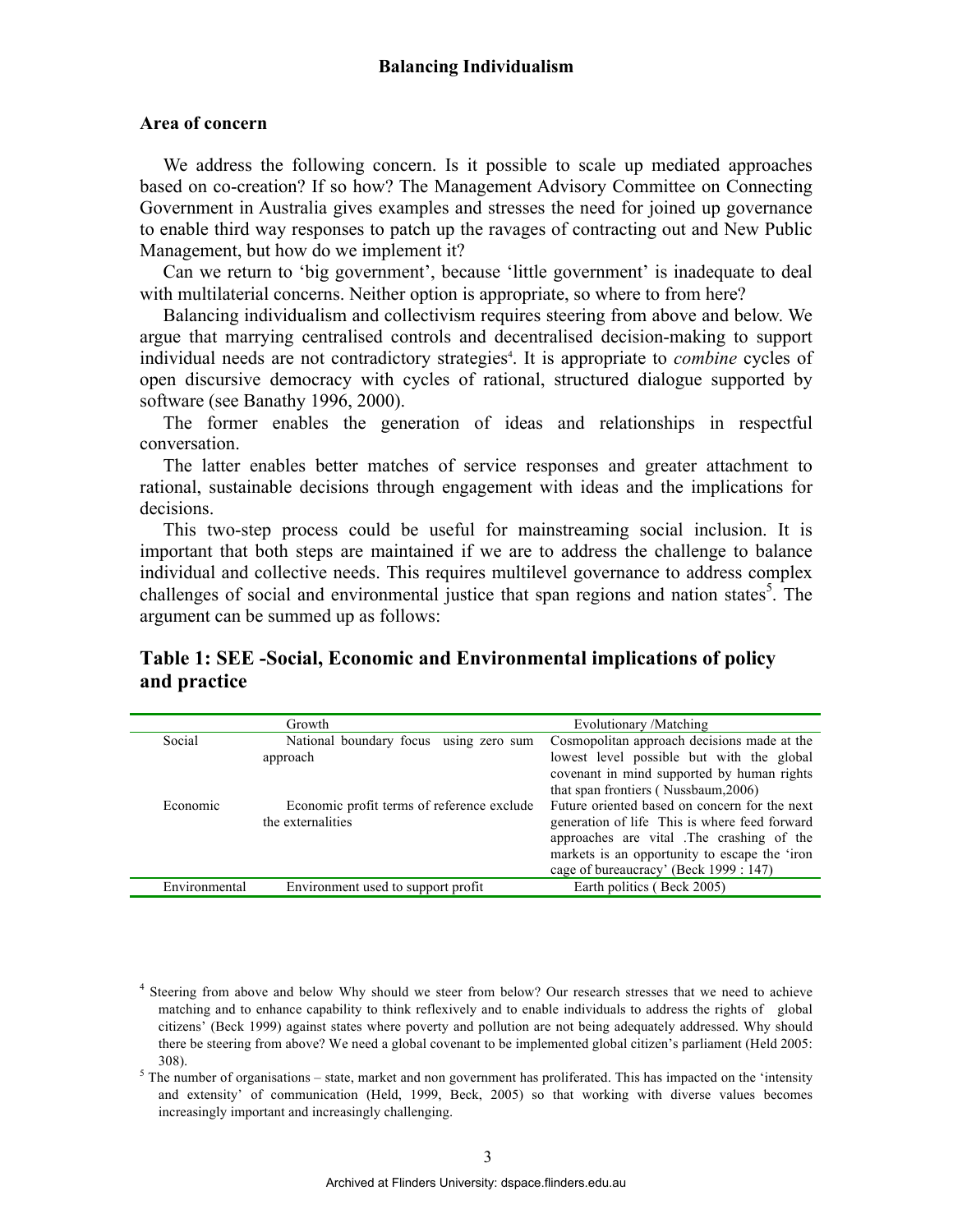- Is testing out ideas through dialogue and the consideration of narratives important for evolutionary design and for the enhancement of consciousness?
- Can participation enhance attachment and improve our ability to make connections across ideas and to enhance consciousness?
- Can participatory democracy and governance provide a way to enhance steering from below and above?
- Can testing out ideas enable us to achieve greater mindfulness?
- Can steering from below and above be achieved?
- What other option do we have?

In large diverse democracies it makes sense to ensure that policies are guided by those who are to be affected by them. Consultation is inadequate. Ideas are lost en route, because of power differences and the ability of some to set the agenda at the expense of others. Steering (based on transdisciplinary research and communications research) enables on going e-democracy and e-governance. In small homogenous democracies voting and discursive policy setting was possible. Now in large heterogenous democracies this can be facilitated to enable ongoing matching of perceived needs and service outcomes. Steering from below, above and sideways requires management based on informatics pathways<sup>6</sup>. Rhodes (2000) draws on the literature on governance and defines his approach to governance as being in response to the impact of New Public Management and 'contracting out' approach under Thatcher and Reagan.

A network approach to governance is informed by policy networks (that are socially inclusive). The distinction is value based and it has implications for social and environmental sustainability (see McIntyre-Mills 2009 a, b). This is summed up by Kickert et al (1999), below:

<sup>&</sup>lt;sup>6</sup> Networks are not necessarily democratic, but they can be governed by logic that finds root ideas and weights commonly selected options. This requires hierarchical sequencing.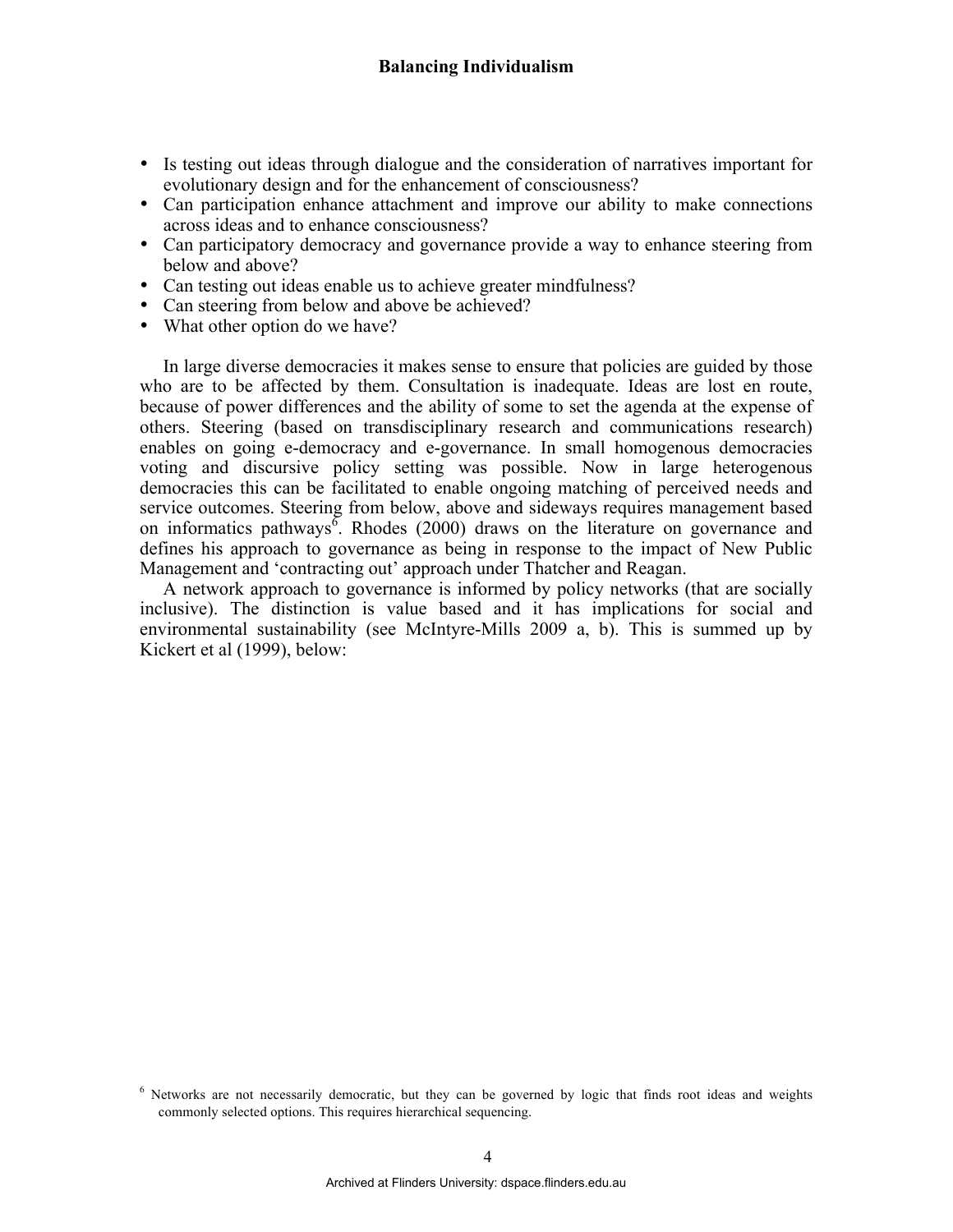|           |                  | <b>NPM</b>             | Governance          | 1n    | Systemic                                   |         |        |
|-----------|------------------|------------------------|---------------------|-------|--------------------------------------------|---------|--------|
|           |                  |                        | policy networks     |       | Governance for                             |         |        |
| Problem   |                  | Cost effectiveness     | Interdependence     |       | Energy and water shortages                 |         |        |
|           | Main orientation | Intra organisational   | Interorganisational |       | Social and environmental<br>sustainability |         |        |
| Main      | concern          | Administrative         | Facilitating        | $co-$ | Carbon                                     | trading | and    |
| /Public   | Private          | control, business like | governance/specific |       | negotiation                                |         | across |
| dimension |                  |                        | role for government |       | organisations and regions                  |         |        |

#### **Table 2: Locating the network approach**

*Source: Adapted from New Public Management versus Governance in Policy Networks Source: Kickert et al 1999:40 cited in McIntyre-Mills 2009 a,b)* 

McIntyre-Mills (2006, 2008) draws on these ideas and develops argument for testing out ideas with those who are to be affected by the decisions. With the caveat that diversity and freedom should be supported to the extent to which diversity and freedom are not undermined. We need to build capabilities to think conceptually and spatially or glocally at multiple levels and systemically. Our research builds on the field of critical, systemic thinking and practice by extending the concept of recursive consciousness This concept of mindfulness or 'recursive consciousness' was developed by Stafford Beer (1994:253) who cites Sir Geoffrey Vickers ' the trap is a function of the nature of the trapped'… their rationality is conditioned to the traps own premises'. Beer (1994) demonstrates that making connections impacts on all levels of the system from the individual to the community to the planet. We face the challenge of enabling people to think in terms of whole systems and to go beyond 'zero sum' competition and compartmentalized thinking at the state level if we are to develop what Beck (2005) calls ' cosmopolitan' or 'earth politics'. Being able to 'think about our thinking' through 'unfolding' values with those who are to be affected by our policy decisions and 'sweeping in' social, cultural, political, economic and environmental dimensions is vital (McIntyre-Mills 2006). West Churchman a philosopher and organizations researcher stressed this point, but so has the neuroscientist Professor, Baroness Greenfield<sup>7</sup>, who stresses that making connections across many parts of the brain enhances mindfulness. Drawing on these influences I argue that governments are: on the one hand 'too big' to enable deliberation and discursive dialogue of diverse stakeholders to support individual wellbeing, but on the other hand,'too small' to address the common good of humanity and a fair share of the global commons.

We face the challenge of enabling people to think in terms of whole systems and to go beyond zero sum competition and compartmentalized thinking at the state level if we are to develop what Beck (1992, 2005) calls 'a cosmopolitan' or 'earth politics'. Systemic approaches will become more and more important in the future as we strive to develop 'evolutionary consciousness<sup>8</sup>', based on knowledge that is developed through making connections (Banathy, 2000). Theoretically the research is also underpinned by :

• Ulrich Beck's notion of sub politics of civil society that spans national boundaries to address risk and to develop a sense of 'earth politics'. He stresses (2005: 147)

 $<sup>7</sup>$  Aspects of the research will also be presented by McIntyre at the Asian Consciousness Conference in Hong Kong in</sup> June 2009. 8 The root meaning of consciousness, according to Banathy (2000:388) is "knowing it all together'.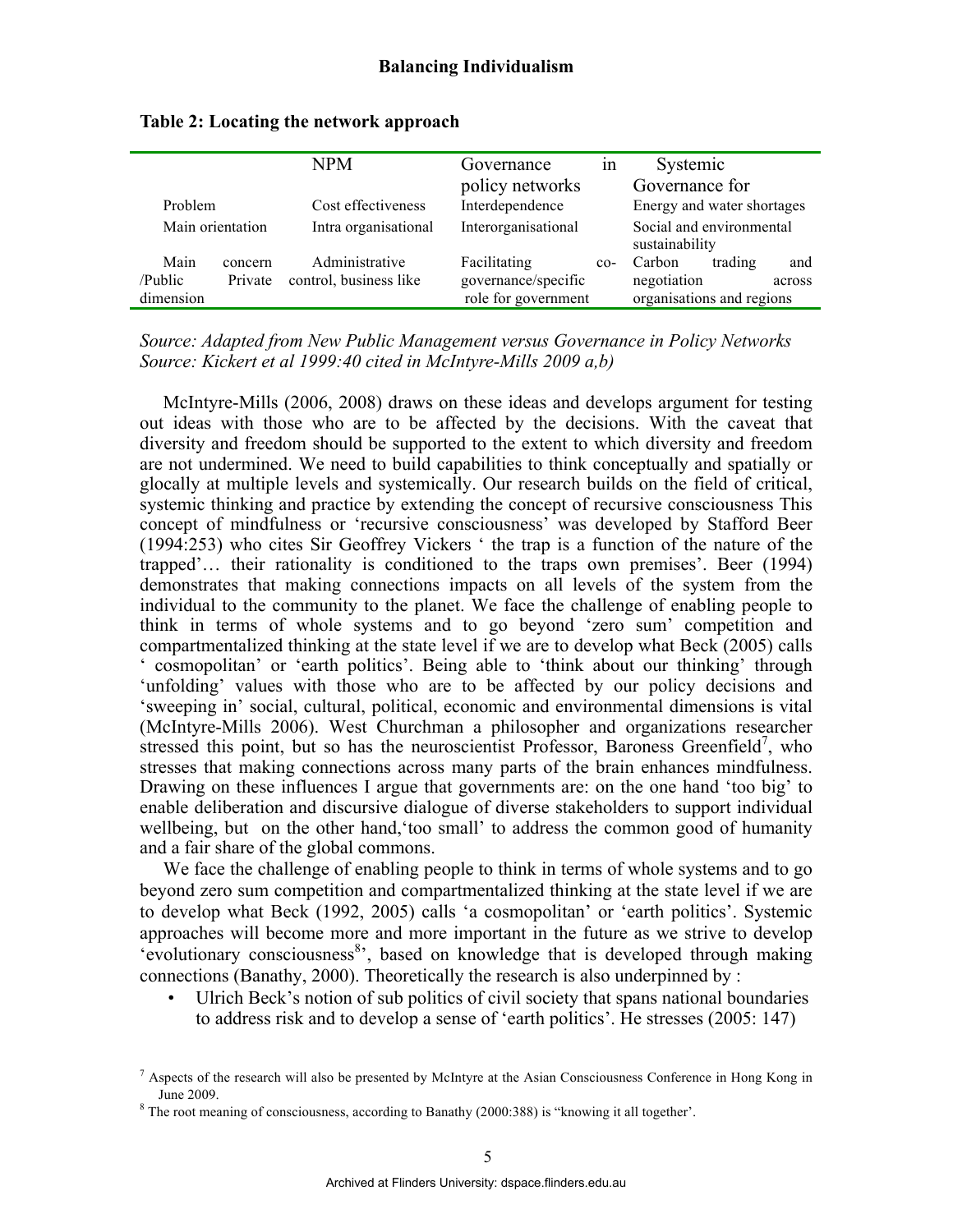that 'the cage of modernity has opened up'. The 'iron cage of bureaucracy' theorized by Weber is no longer relevant for policy or management, because of the intermeshed nature of reality. But the risk is that the structures cannot deal with social, economic and environmental challenges. This has implications for legal systems and governments having to deal with droughts, rising temperatures, flooding , storm surges and fires.

- Anthony Giddens'(1984) concept of agency, in other words we can show agency to deal with structures that are not of our own choosing. This is called structuration theory.
- An adapted version of Jurgen Habermas' (2001) theory of ideal speech and communicative action based on testing out ideas with those who are affected. within and beyond the nation state as Habermas outlined in the 'postnational constellation'.
- Gould's notion (2007) of building transnational solidarity.
- Nussbaum's (2001) research on emotions, rationality and capabilities (1995, 2006), namely being able to think about our thinking. We need to build capabilities to think conceptually and spatially or glocally at multiple levels and systemically. These ideas have been informed by a range of thinkers ranging from Atkinson (2002) to Beck(1992,1998,2005)<sup>9</sup>, Christakis and Bausch(2006) and Burns(2007) who argues that transcendence is through whole system change<sup>10</sup>. This requires 'joining up the dots' or 'thinking about our thinking' to create mindfulness.
- Dryzek (1999, 2000) work on discursive or deliberative democracy
- David Held's (1999, 2004, 2005) theory of social justice and his seven cosmopolitan principles.
- Greenfield (2000) who argues that the more connections<sup>11</sup> we can make, the more conscious and mindful we are and the more likely we are to make decisions that will

explored.  $11$  Consciousness is more than making neural connections. Although I take issue with Greenfield's construction of consciousness as 'a private life' of the brain, she does stress in many parts of her argument that *the neural connections made are a result of thinking about emotions* that are *responsive to the environmental stimuli*.

<sup>&</sup>lt;sup>9</sup> See also Christakis and Bausch (2006) 'Wisdom of the people', Stafford Beer (1994) 'Beyond dispute'.

<sup>&</sup>lt;sup>10</sup> Burns work complements the work of Christakis and Bausch (2006) and McIntyre and De Varies (2008) which makes space for the recognition of evolving patterns of meaning based on the perceptions of users and providers and thus 'steering from above and below'. Pictures provide a 'highway to the unconscious'(Daum cited by Burns, 2007: 125) and a means to understand ourselves, our organizations and communities as well as how we relate to others. Why should we want to tap into the unconscious? Values, perceptions and emotions play a role in our thinking. The more we are able to 'think about our thinking', the more we are able to be mindful and aware of *why* we think the way we do. The systemic insights are important for policy and management decisions in our private and public lives. When we recognize emotions they can inspire more rational thought, provided we are able to think critically and systemically by 'unfolding' values , perceptions and emotions and 'sweeping in' the social, cultural, political, economic and environmental factors. Values, perceptions and emotions, were considered to undermine objectivity as far as enlightenment thinkers were concerned. Systemic thinkers across the social and natural sciences, for example from the human rights philosopher Nussbaum ( 2001,2006), psychologists (such as Brewer and Hewstone, 2004, Cornelius, 1996) to critical systemic thinkers such as Churchman (1982) ,Vickers (1983) , Wadsworth ( 2008a,b), systemic boundary researchers Midgely (2007) or neuroscientists such as Greenfield (2000 ). Burns provides a resource for all those who strive to work systemically at a personal, interpersonal, interorganisational and international, global level. Through examples the reader is drawn recursively to a deeper understanding of what it means to think and practice in a systemic manner. He argues that systemic action research enables the researcher and the researched to work together to co create new ways of addressing challenges. Through collaboration new ideas and practices emerge. Action research does not set itself up in opposition to quantitative surveys; it provides a way to use methods in complementary ways to achieve an understanding of an area of concern from the points of view of the many stakeholders. It stresses that systems are in the eyes of the beholders, but that the best fit response to an area of concern is based on triangulating the many views of stakeholders, consensus is not a requirement. Parallel views of diverse stakeholders are surfaced and their meanings and implications for policy and practice are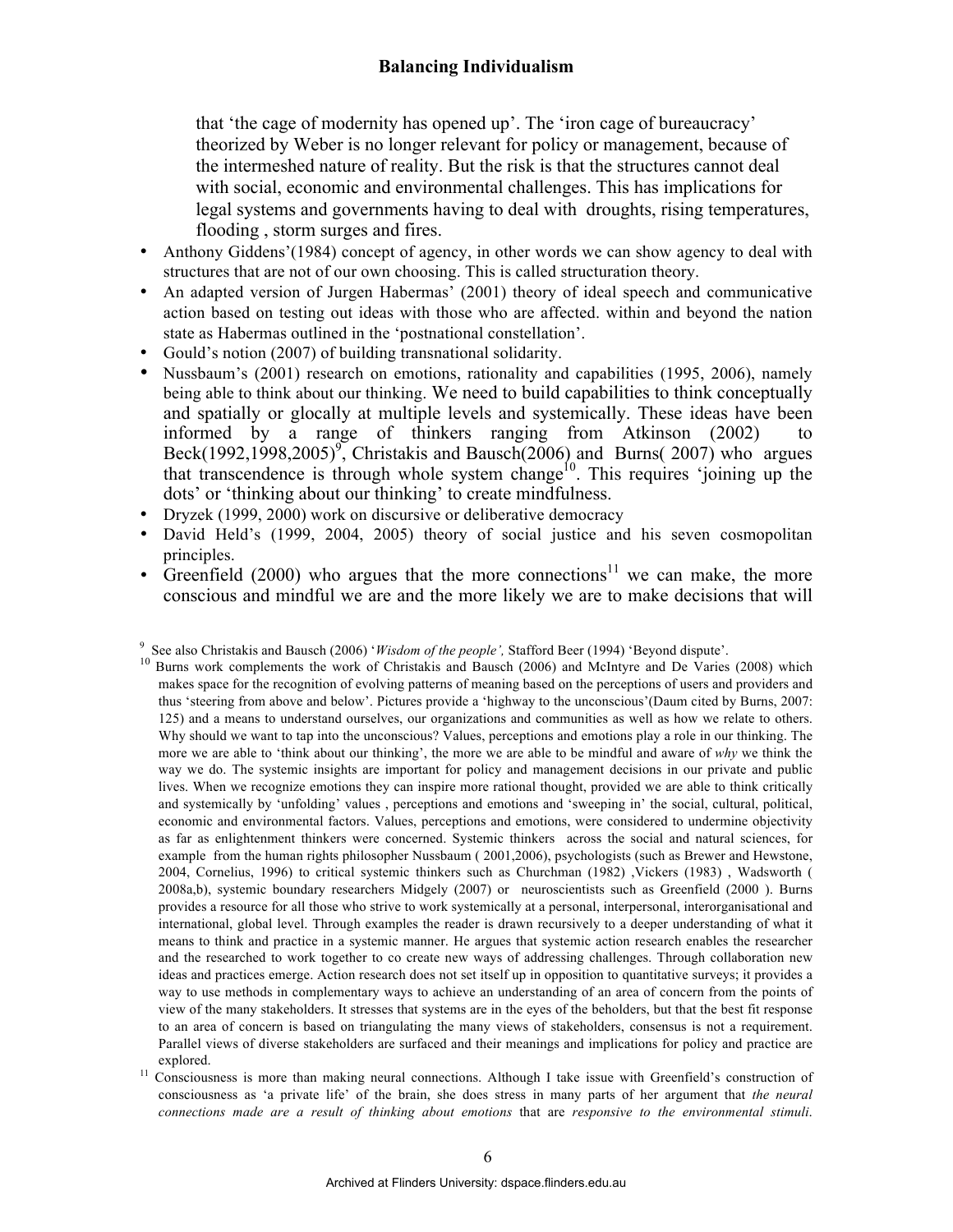promote our wellbeing. The most important contribution is that she stresses that consciousness cannot be located anywhere; it is about connections (across many neurons and perceived variables) and the number of connections that enhances consciousness and our ability to think and appreciate out situations.

• Cornelius (1996) who summarizes and combines four lenses for understanding different dimensions of emotion<sup>12</sup>, namely: 1)Darwinian Theory that stresses the similarity of emotions across people of all cultures. This continuum is supported by Greenfield's (2000) research into the neuroscience of consciousness The implications for social justice and for expanding notions of human rights are profound and have implications for cognitive capabilities, democracy, development and freedom (Nussbaum, 2006). 2)The social constructions of difference across self and other impact on wellbeing. 3) Jamesian theory that stresses that emotions are bodily reactions and that we can influence emotions through changing our behavior. 4) cognitive approaches are predated by philosophers such as Aristotle (see Cornelius 1996: 115) who stressed in Nichomachean ethics (see Irwin 1985) that wellbeing is supported by being involved or participating in public affairs (see McIntyre-Mills 2007). The importance of participation, social construction and valuing the experiences of those who are to be at the receiving end of decisions is important for wellbeing as I have stressed elsewhere (McIntyre-Mills  $2008a-e$ )<sup>13</sup>.

This research extends social cognition by drawing on the emotional knowledge and intuitive wisdom within stories and other forms of expression such as mapping and drawing. Transcendence is through whole system change which requires 'joining up the dots' or 'thinking about our thinking' to create mindfulness.

### **DESCRIPTION OF THE LOGIC AND RATIONALE FOR CURRENT SOFTWARE DESIGNTO ENHANCE DEMOCRACY AND GOVERNANCE**

My research journey was inspired (in part) by the work of the original thinker Donna Haraway (a feminist socialist) who stressed in ways that dovetail with Banathy (2000), a pluralist who argued for on evolutionary consciousness that we need to be the subjects not the objects of other people's designs:

"There are several consequences to taking seriously the imagery of cyborgs as other than our enemies. Our bodies, ourselves; bodies are maps of power and identity….We can be

-

Conscious decisions to think about our emotions and to control our emotions leads us to be able to expand our

consciousness. Mindfulness is the basis for wellbeing. 12 Cornelius (1996: 184-219) argues different perspectives on emotions and values are not incommensurable and that by combining them into an integrated approach we can gain greater insight into all the dimensions of emotion. He uses the analogies of the blind man and the elephant arguing that if one can only appreciated a limited part of a phenomenon in a limited way then one's understanding will remain partial. He also uses the example of eating (1996: 211) and that it can be understood in terms of many dimensions. His analysis includes biology, psychology

and social relations, but it could be expanded to include political and economic dimensions more explicitly.<br><sup>13</sup> "But how does one attain deep, profound and lasting contentment? ....Although Aristotle mentions both wealth political honour as candidates for eudaimonia. He denies that they are sufficient for eudaimonia. Rather, in order to become eudaimon, one must perfect the human function which, according to Aristotle is reasoning and thinking. Note that while practically all adults have reason and thought, few have perfected these abilities. According to Aristotle, it is only in the perfection of reasoning and thinking whereby a human being will achieve the profound happiness and contentment of which the human species is capable. Of course, many people disagree with Aristotle's view of the human good. Nevertheless his view that a human being is 'destined 'by nature to think, rather than to spend money or rule over others is a profound and provocative view of human nature..." (May in O Grady ed 2005: 154).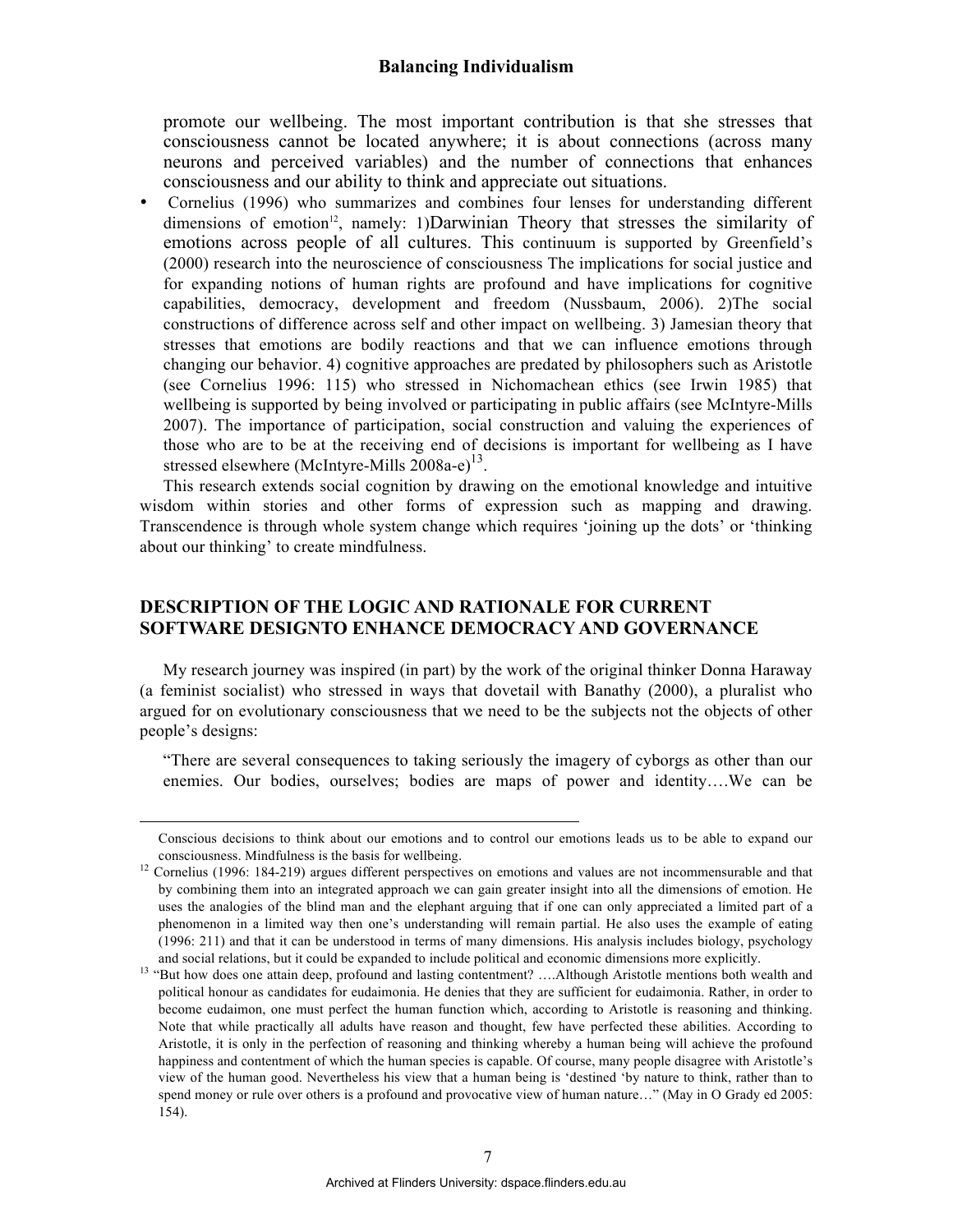responsible for machines; they do not dominate or threaten us. We are responsible for boundaries; we are they." (Haraway, 1991).

### **The common good and value pluralism**

To recap, values can be diverse to the extent that they do not undermine the diversity and freedoms of others, the environment or the next generation of life. Some goods are in conflict, for example individual freedom and equality within and across groups. Initially the concept of global commons was narrowly defined as "assets outside the national frontiers such as oceans, space and the Antarctic<sup> $14$ </sup>. This definition has been reframed to refer to the common good supported by social, legal, economic and environmental policy15. The Brundtland report *Our Common Future* (1987: 20) highlights the need to work across boundaries: <sup>16</sup> The global commons and quality of life provide the bases for wellbeing. Wellbeing' is defined in terms of Nussbaum and Glover's (1995) conditions for quality of life. The concept of 'Quality of life' draws on Nussbaum's notion of capability (1995: 83), which includes the importance of critical reflection:

Being able to live to the end of a human life of normal length, not dying prematurely, or before one's life is so reduced as to be not worth living… Being able to form a conception of the good and to engage in critical reflection about the planning of one's own life. This includes…employment outside the home and to participate in political life…being able to show concern for other human beings…being able to live with concern for and in relation to animals, plants and the world of nature… Being able to laugh, to play, to enjoy recreational activities.

# **PROCESS FOR ENHANCING SOCIAL INCLUSION AND DECISION MAKING**

How do we achieve this cultural shift away from unsustainable development designs to sustainable designs that are able to meet complex social, economic and environmental needs? An answer is through enhancing the capability of people to

<sup>14</sup> OECD definition http://stats.oecd.org/glossary/search.asp

<sup>&</sup>lt;sup>15</sup> http://www.global-commons.org/display/CGC2/Home Welcome to the Coalition for the Global Commons"When referring to the global commons, people think mainly of ecological and climate issues, but the global commons involves most of our social and economic concerns as well. These include unemployment, loss of culture, hunger, water access, disease, migration, human rights abuses, biased information flows, lack of finance and aid, and mounting debt - all relationships that impact our lives across national borders. On March 5, 2008, the Coalition for the Global Commons launched an **international consultation process** that engages partners across the world in the development of a common global action plan. The Coalition for the Global Commons seeks to provide a multilateral platform in politics, economics, civil society, science, religious communities, academia, and the media that will enable leaders, experts and the public across the world to work together for a new system of global economic and political cooperation. Our consultation activities include personal discussions and 'town-hall' meetings, advanced electronic methods for obtaining group agreement from distinct opinions, and this moderated Wiki website. The results of these consultations will be made public at a conference of international stakeholders in 2010, Convention on the Global Commons, where consensus on an action plan will be completed".  $^{16}$ http://www.worldinbalance.net/agreements/1987-brundtland.html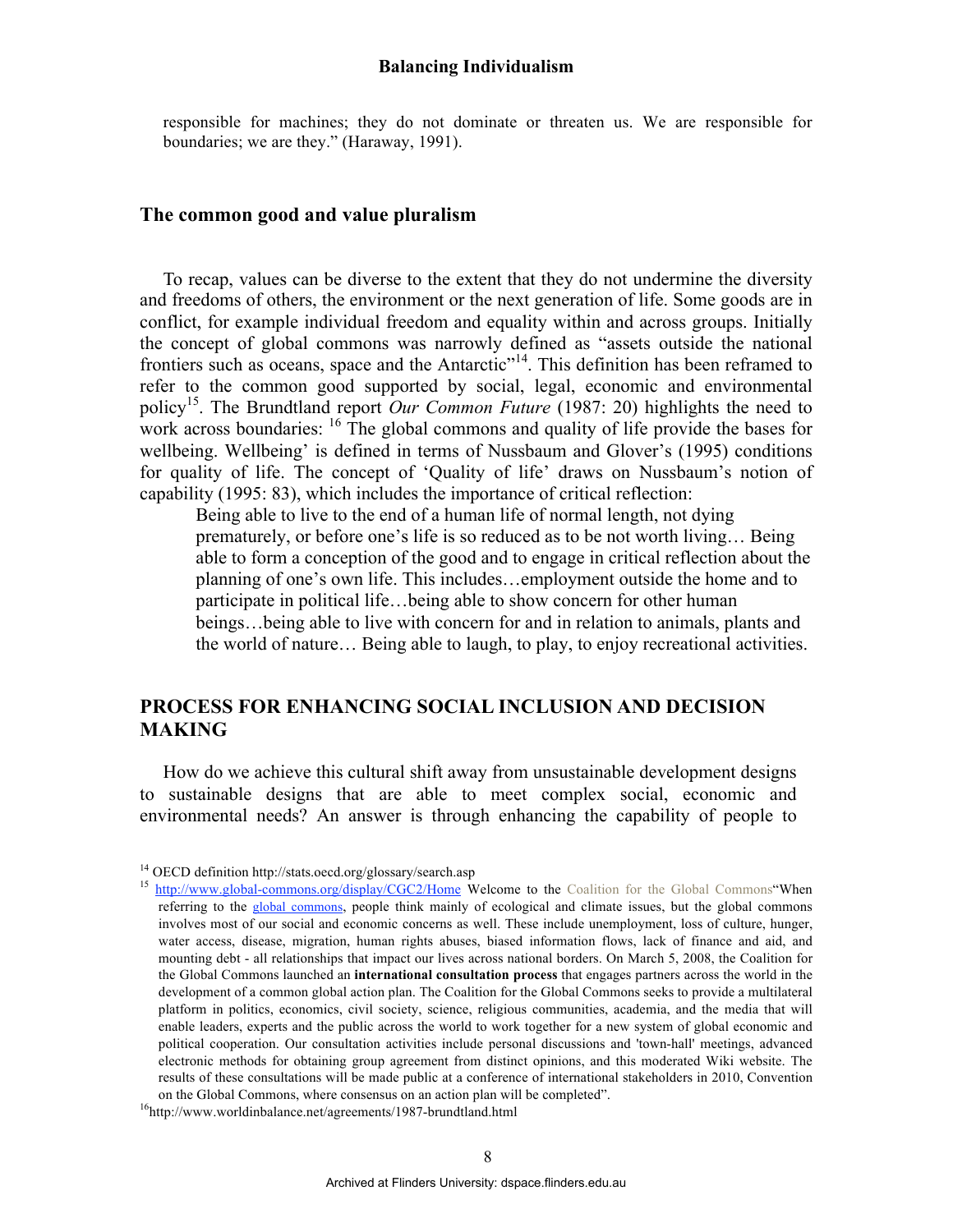understand that 'zero sum' survival politics is not in the long term interests of nation states, because we are dependant on 'one world' (Singer,  $2002$ )<sup>17</sup>.

The concepts employed in the research are 'networks for systemic governance and accountability<sup>18</sup> 'based on considering 'if then' scenarios to build a sense of the implications for self, others and the environment. (Practical strategic choices for democracy and governance policy (adapted from Kjaer, 2004 include:

 a) Isolationism - Nationalist realist stances based on the notion of separate interests and separate world views- competition and conflict prevail.

b) Multilateralism based on diverse pluralist ideas based on bargaining despite differences. This requires communication across conceptual and spatial boundaries and it requires capability to think critically and analytically and to engage in dialogue. It could support multilateralism based on federalist regions spanning national boundaries based on commensurable shared commons, informed by subsidiarity and the notion of Ashby's Rule/Principle of Requisite Variety and an understanding of our common fate as 'one world'. The software was designed to address wellbeing. It addresses what people perceive that they 'have in their lives' and what they perceive that they need to add to their lives. They also consider what they are going to do to achieve the things that they value and what they will give up, in order to achieve their needs. Services and actions to address each of their needs are also addressed by means of the software. Turning points for the better and worse are considered, based on their values and emotions. Barriers are considered last of all, so that the users are encouraged to think creatively and positively about their future. The users could be citizens who already have the vote, but it could also be used to extend participation to non voters. The software appeals to some of the most marginalised in society, namely young people who will have to live with the results of our decisions in the future and Aboriginal service users who commented that it can be empowering to sit alongside a carer and to take actions and make sense of multiple challenges through working through difficulties and exploring options that are documented each time the software is used.

A criticism that has been posed is that the software is potentially very powerful:

- Arguments from the left are that it could enhance more participatory and direct forms of governance and democracy.
- Arguments from the right are that it could be used by governments to replace staff members or for surveillance from above. The software was designed to support social and environmental justice and it is free ware. It is meant to enhance case work and accountability to service users by improving the match and combination of services in context.

<sup>&</sup>lt;sup>17</sup> We are all part of the same earth. So "us versus them" at a local, national and international level is unsustainable in the long term. Transnational solidarity networks (Gould, 2007) will need to help ensure that the state –market interests do not continue to prevail. Balancing individualism and collective interests requires steering from above and below. But how can this be achieved?

The implications for the way in which we live our personal and public lives is profound. Testing out ideas through dialogue and the consideration of narratives is important for evolutionary design and for the enhancement of consciousness. Competition for scarce resources has implications for peace within and across nation states, but also intergenerational consequences. Competition, in particular for the last of the non-renewables, oil and uranium underpins international relations. 18 McIntyre-Mills 2006, 2008) develops argument for testing out ideas with those who are to be affected by the

decisions and develops an argument for participation, with the caveat that diversity and freedom should be supported to the extent to which diversity and freedom are not undermined.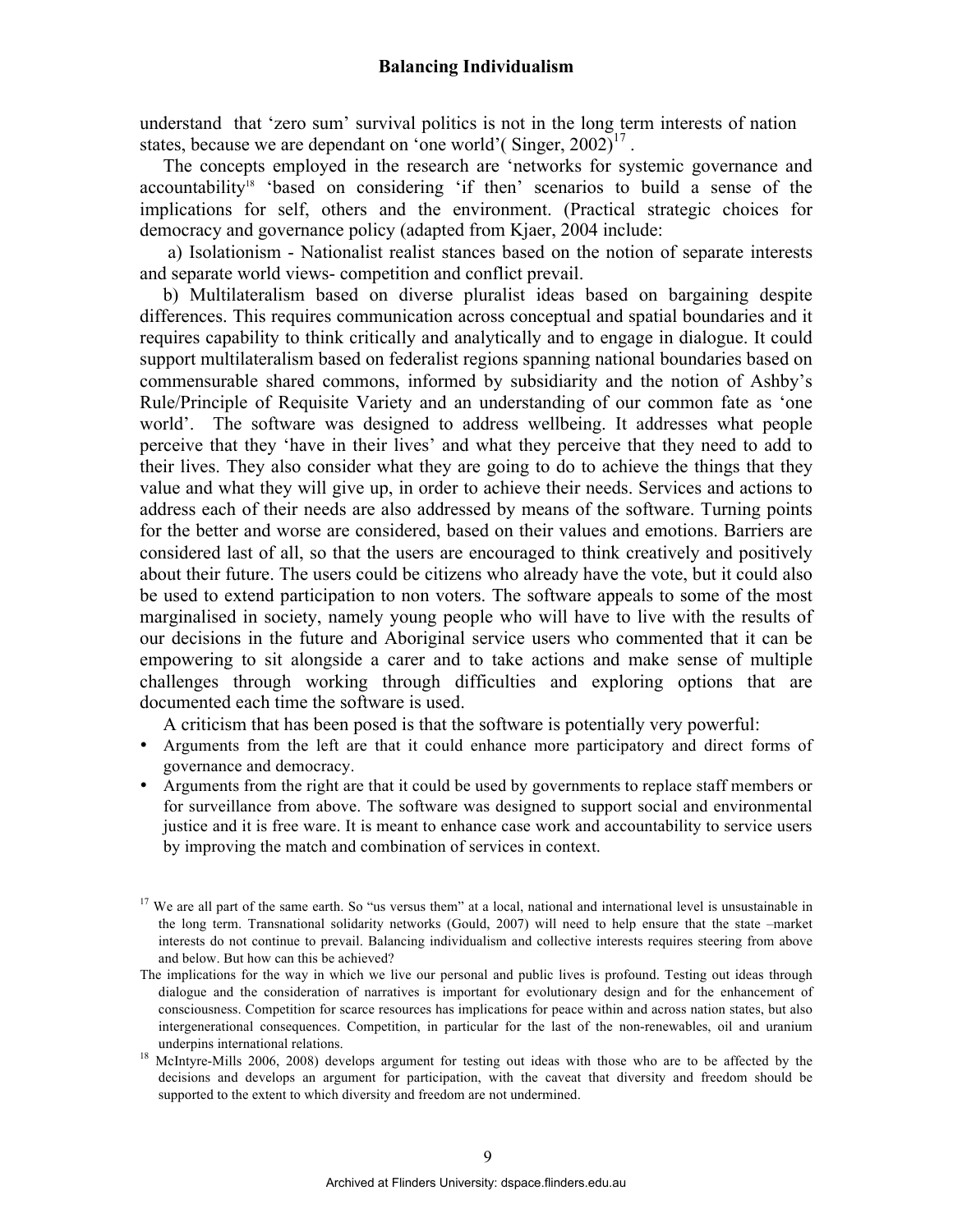The software aims to work with perceptions and values to enhance the ability of people to steer from below. Their choices are registered at the local level, not just on 'butcher's paper' or in a summary report. Even more importantly the choices are made on the basis of considering if-then scenarios. What if I do this, or that, what are the implications for my life? In the extended software we will consider the implications for others and the environment. From the point of view of the users it can be used to enhance service delivery, build evidence based policy by mapping what works why and how. But it has another important dimension and that is enabling people to think critically and systemically about the implications of policy choices. If citizens are able to steer from below within and across national boundaries using free software, it could help to redress the current imbalances.

Currently the world faces social, economic and environmental challenges that are unprecedented. Arguably many of the current risks have been created by decisions that have not taken into account the full costs of economic decisions. Risks to health have been caused by: a) intensive farming methods that have lead to Avian, swine and bovine diseases that infect human beings. b) unsustainable industrial expansion built on fossil fuels c) zero sum competition across nation states for the last of the non renewables.

#### **Mindfulness and an expanded form of democracy**

Balancing individualism and collectivism requires the capability to think through 'ifthen' scenarios so as to develop an understanding of shared concerns about rationality and the extent to which democracy is failing<sup>19</sup> (Participation based on narratives and the use of 'soft systems maps'(Checkland and Scholes,1990) or 'picturing' enables not merely ownership of ideas, but enables complex variables relationships to be described and the relationships across the variables can be explained and mapped out by service users. Rhodes argues that governance needs to restore social and state responsibility to counterbalance the market or to shape the market to address social and environmental concerns (Rhodes 2000 in Pierre 2000: 54). Held et al (1999: 114) argue that the EU provides a federalist approach to decision making which could be worth considering more widely as a means to protect the commons regionally. The notion of being able to vote within a region where one lives and works (Maastricht Treaty) could be applied to regions of the planet, not just EU. Taxes could be paid to regional banks and these regional banks could allocate funds to those in the greatest need and at risk of the worst impacts of climate change.

#### **Can mindfulness be enhanced from above and below through participation?**

As the world becomes hotter and natural disasters increase, the challenge for survival will become greater. We need to think locally, regionally and globally and develop multilevel democracy for multilevel governance. What matters is that people feel engaged and respected and that their ideas are listened to. Representation<sup>20</sup> is one of the

<sup>&</sup>lt;sup>19</sup> Thus addressing the concerns raised by Gore (2007) in 'Assault on Reason' and concerns by Rosenberg (2002) that citizens are not always rational). 20 Representation in diverse democracies needs to be based on engagement, not just voting. Legal measures that make

respectful dialogue across diverse stakeholders institutionalized in constitutions the world over. The idea is not to ensure that the process supports sibsidiarity, namely those at the receiving end of a decision should be party to the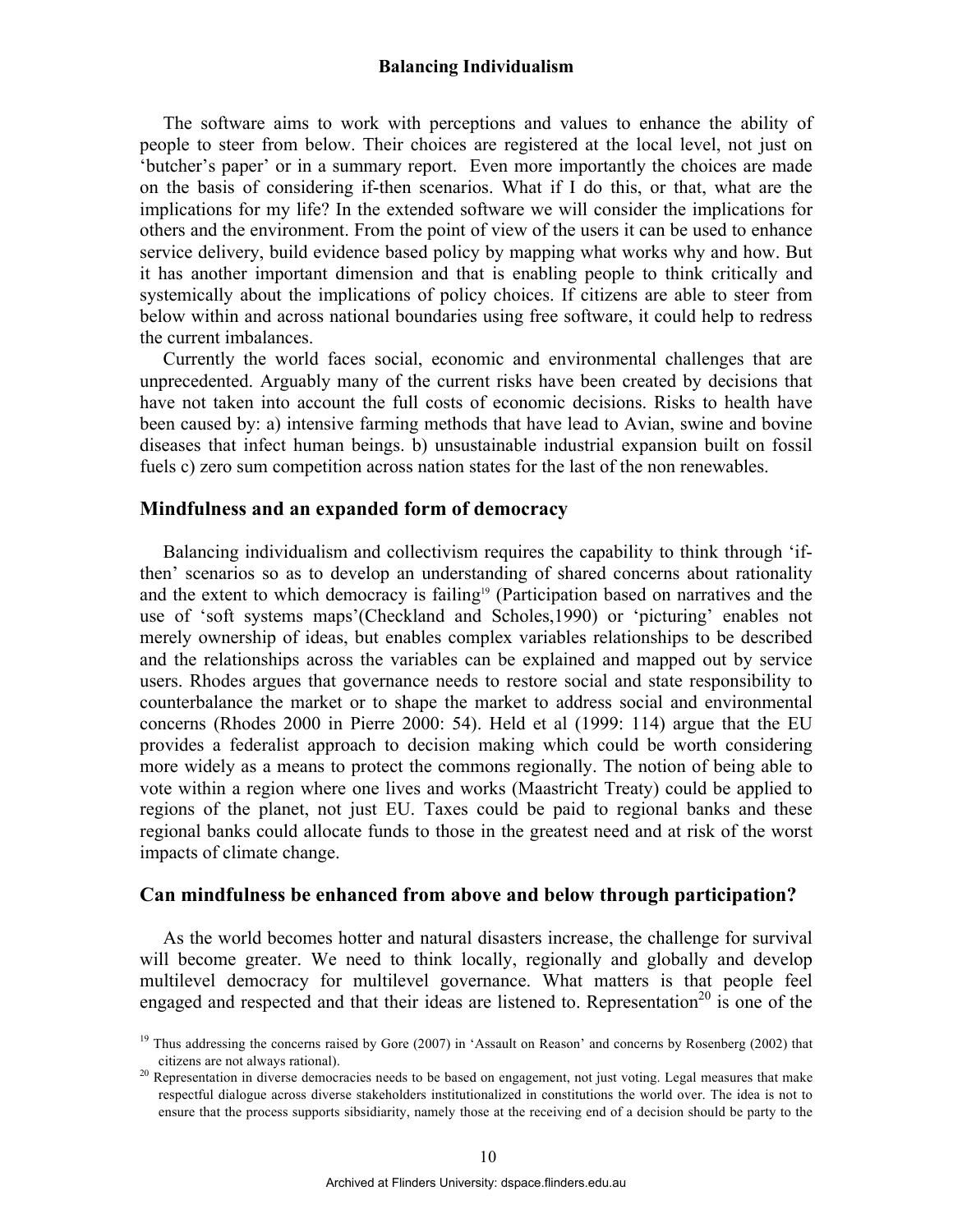major challenges if democracy is to be enhanced and if people are to be able to understand the consequences of their decisions – a cultural shift<sup>21</sup> that is needed to develop more sustainable futures. Through the process of engaging in dialogue ideas need to be explored by asking: Who said this, why and in what context? How do their ideas overlap or diverge from others? Democracy can be kept in check through testing out ideas and ensuring that those in power do not control what constitutes truth. *Consciousness* is defined as 'making connections' and it is adapted<sup>22</sup> from the work of Nussbaum(2001)<sup>23</sup>, Cornelius(1996)<sup>24</sup> and Greenfield(200:13, 21) stresses that emotions are the key to understanding consciousness and our thinking. Nevertheless it is possible

<u>.</u>

decision making process, thereby ensuring that complex decisions can be made that represent the needs of the majority whilst taking into account the needs of the minority whose ideas could be vital for problem solving. Sustainability need to be institutionalized. By engaging in processes that enhance participatory democracy we can match decisions more appropriately and enable people to have ownership of the ideas. Economics plays a role if the contracts made with governments are governed by these aspects.<br><sup>21</sup> See Goff, S for a discussion on 'cultural shift' at Action Learning and Action Research Association Inc. see Goff,S,

<sup>2007</sup> *Participatory Practices: on being our field together* ALAR Journal volume 12 No 2 : 106-126

<sup>&</sup>lt;sup>22</sup> As discussed in McIntyre-Mills 2008 "User centric design to meet complex needs", her work stresses that the brain is plastic and responsive to the environment. The title of her book "The private life of the brain" is unfortunate, because the brain is not private and it is the shaper and shaped by the world (Aleksander 2005. A better title would be: "The private and public life of the brain" as it would better suit her argument (as I have read it). Consciousness is not located in any one place according to her. It is also greater than the sum of the parts in the brain and the chemical connections and the social, historical and environmental stimuli, nevertheless the parts are important. Therefore it is possible as Cornelius (1996) suggests to integrate neurophysiological, Darwinian evolutionary theory about the similarities of all human beings, but also that all life is connected. Consciousness is a continuum, the more we can think about our thinking the more conscious we become (McIntyre-Mills Ed. 2006). Bodily aspects of thinking are important as Greenfield has suggested, but she also recognizes that communication feedback loops, to which we are exposed in our society, play a vital role as well to changing our consciousness. The more connections we make the more aware we become. The brain is able to make connections through experiential learning. The mind is not located in any one place it is the connections we make. Consciousness is a continuum, we can be more or less conscious depending on the number of connections made. So mindfulness is based on thinking about our thinking. Critical self awareness is essential for decision making and governance that supports wellbeing. The key to raising consciousness and self awareness is through greater understanding of the way that emotions cloud our thinking and limited our ability to make connections. The more we are able to understand the perceptions of others, the more connections we can make and the more conscious we become. Aboriginal understandings of wellbeing emphasize that wellbeing is about a sense of connection across self-other and the environment. Sharp (2005) has developed a powerful argument about consciousness and our connection to living creatures other than ourselves if we are prepared to accept that being gives rights. She argues that consciousness does not have to enable rational speech, just being. 23 "Emotions shape the landscape of our mental and social lives. Like geological upheavals in the landscape, they mark

our lives as uneven, uncertain, and prone to reversal. Are they simply, as some have claimed, animal energies or impulses with no connection to our thoughts? Or are they suffused with intelligence and discernment, and thus a source of deep awareness and understanding? "If the latter then emotions cannot be sidelined in accounts of ethical judgement as they often have been…. (Nussbaum, 2001, prologue).

<sup>&</sup>quot;Indeed the great advantage of a cognitive/evaluative view of emotion is that it shows us where societies and individual have the freedom to make improvements. If we recognize the element of evaluation the emotions, we also see that they can themselves be evaluated – and in some ways altered, if they fail to survive criticism. Social constructions of emotion are transmitted through parental cues, actions and instructions long before the larger society shapes the child…." (Nussbaum, 2001:173). 24 *Emotions* are defined systemically by Cornelius (1996) who summarizes and combines four lenses for understanding

different dimensions of emotion, namely: Darwinian theory that stresses the similarity of emotions across people of all cultures. This continuum is supported by Greenfield's (2000) research into the neuroscience of consciousness The implications for social justice and for expanding notions of human rights are profound and have implications for cognitive capabilities, democracy, development and freedom (Nussbaum, 2006). The social constructions of difference across self and other impact on wellbeing. Jamesian theory that stresses that emotions are bodily reactions and that we can influence emotions through changing our behavior.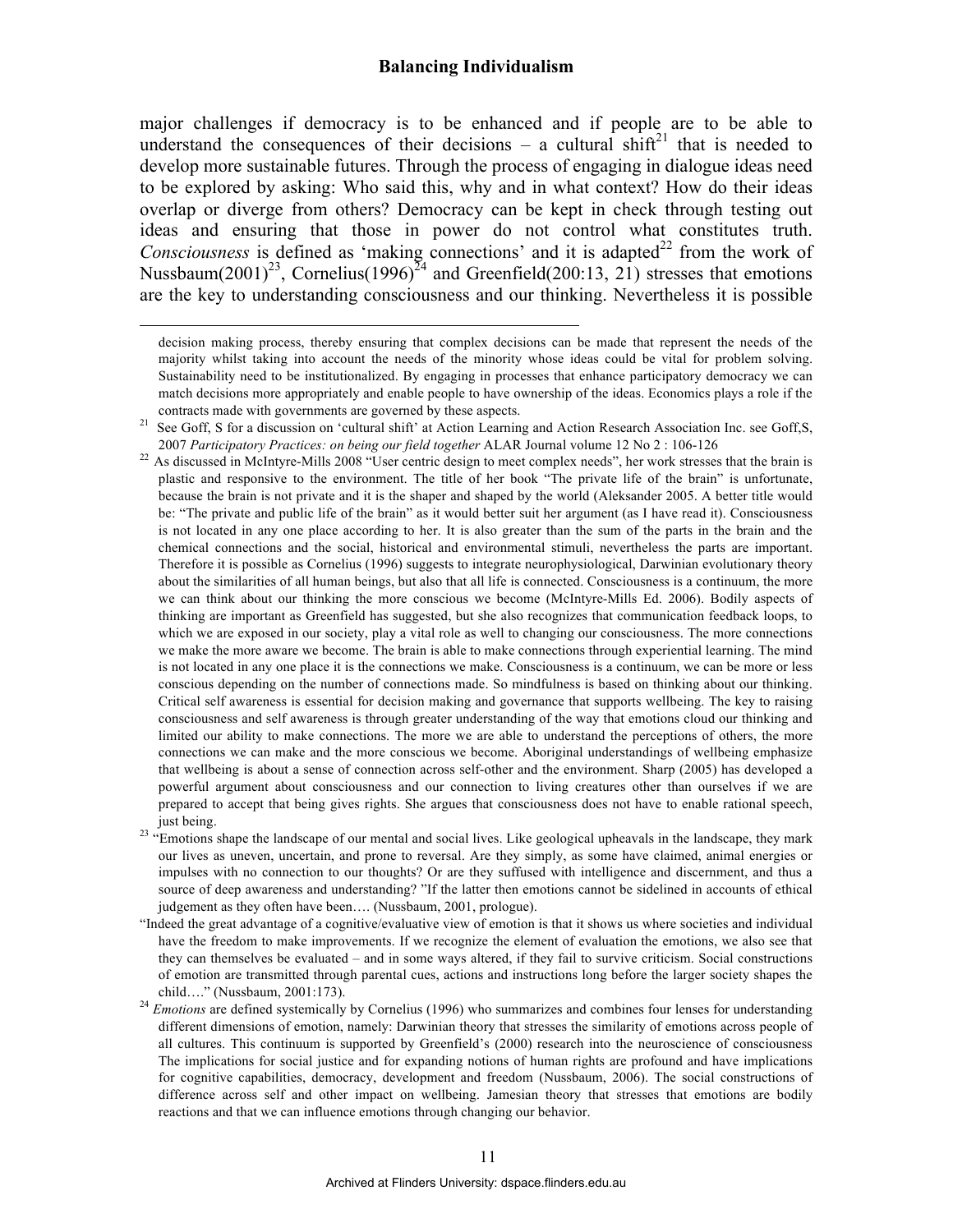to think about the way our lives and life chances have been constructed (as a result of our culture and where we live and the level of education and income of our parents and whether or not they were given the vote). Our sense of control over our lives or sense of agency will be shaped by our experiences and emotions and the experiences and emotions of our family and friends, nevertheless we have the capacity to think about our situation and our emotions and to make connections across why our lives are the way they are.

The paper stresses that the work of Paul MacLean cited by Arthur Koesler in his work '*the Ghost in the Machine'* (1978) needs to be regarded with caution because the notion of a brain that functions in terms of separate parts is outdated. Consciousness based on thinking about our thinking and making connections enables us to become more aware of the implications of our choices. Biologically we are not destined to behave in the ways dictated by our limbic reptilian base brain , inherited from our past stage of development , on which is built in successive layers a lower mammalian and higher mammalian brain. We are capable of thinking about the implications of our choices if we can avoid zero sum arguments that encourage us to think in terms of us and them.

W can override base instincts. We have the ability to make choices. As stressed in McIntyre-Mills (2008a, McIntyre-Mills et al, 2008c, McIntyre-Mills 2008d, e) Greenfield (2000: 21) argues that emotions and feelings are the most basic aspects of consciousness. She calls them 'the building blocks' and that when we temper our emotions through thinking through implications of acting out passions we are able to become more mindful or conscious.

"Emotions are with us all the time, to a greater or lesser degree…I shall be arguing that you cannot understand consciousness without understanding emotion, and that consciousness is not purely rational or cognitive, as some particularly those working in artificial, computational systems have implied. .." (op cit).

Drawing on and extending Cornelius (1996) it can be argued that emotion can be better understood from a systemic viewpoint that draws on many (not incommensurate theories of emotion). Awareness within context and responsive appraisal of many dimensions means that connections and interactions are the basis for human wellbeing. The brain can think in hierarchies and divisions, but it can also think in terms of connections and continuums or in parallel<sup>25</sup> and the ability to see connections and to accept parallels enables us to be creative and more conscious. It is this dimension that is important for spiritual life and an area of interest to many Aboriginal informants on what constitutes wellbeing. Indigenous cultures the world over have stressed the importance of

<sup>&</sup>lt;sup>25</sup> "The brain has an amazing capacity to process information in parallel, a function not well seen in present computers. A mother trying to get her children ready for school is a good example, as she is managing different requests simultaneously. Further, it (was) argued by physicist Donald Mackay, on logical grounds, that even if we knew all the neural events and their external causation, we could still not predict what decision a person would make. We are not just automatons. Second, through our consciousness we can reflect on the sensory experiences we have had, and there is continuity from one day to the next. We wake up and realize we are in the same bedroom we were in before we went to sleep, and we remember we are the same person. All our stored memories make us who we are. Finally our feelings, those of love, hate, pride, loyalty, for example, cannot easily be explained as simply the workings of electrical current and chemistry in the brain. In fact it is impossible to prove they are merely electrical currents…Mackay considered that brain and soul together form a unity, complementary, and linked to our cerebral processes. Therefore we have a realistic basis for studying the brain as a machine, but without rejecting the moral and spiritual significance of human nature" Clarke, G. 2007. Extract from Boyer Lectures *The Weekend Australian*, Inquirer, November 10-11. Creator of the first bionic ear.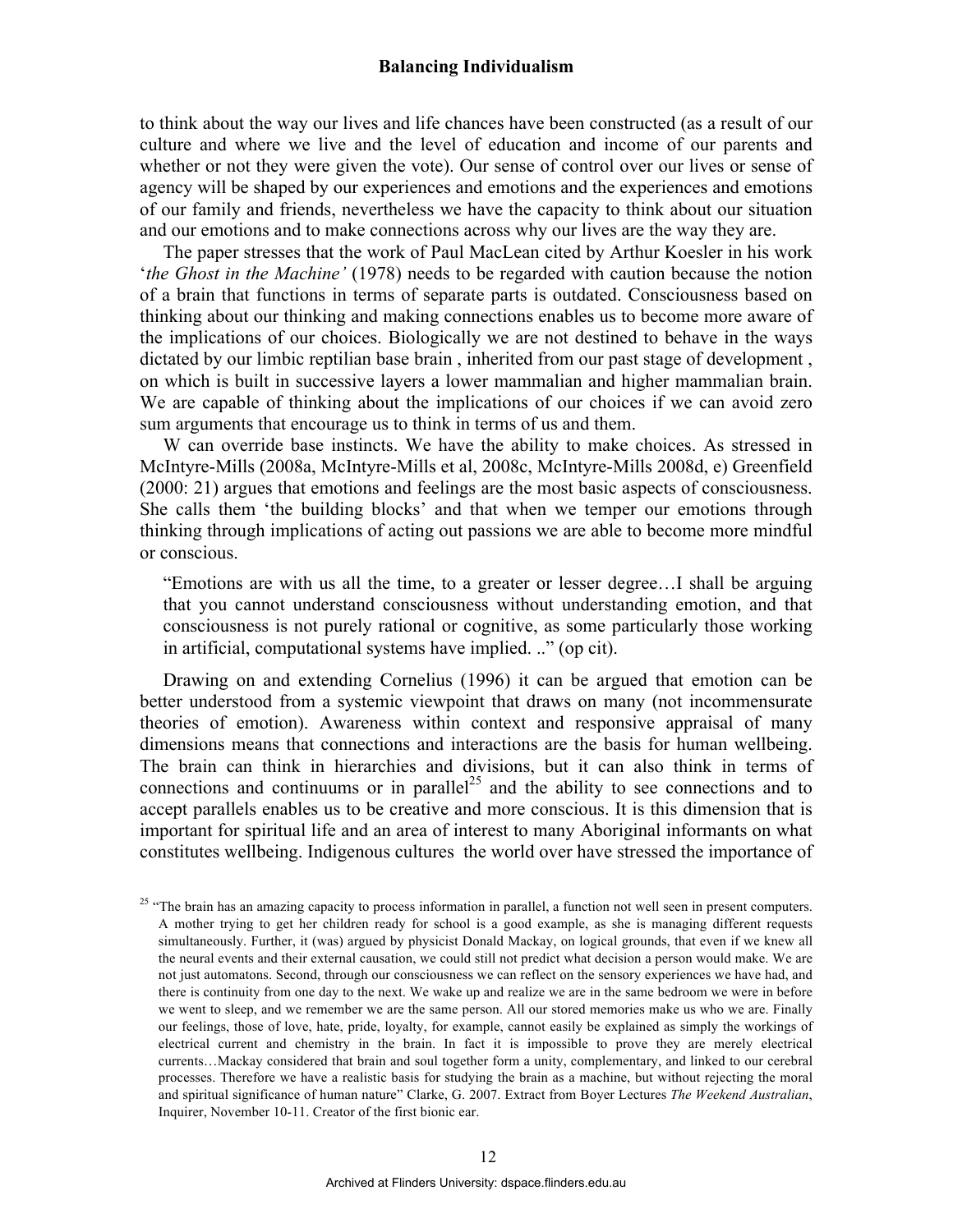connection with the land (McIntyre-Mills et al, 2003, 2006c) and with animals (Sharpe 2005) because our wellbeing is determined by 'the sacred web of life'( Capra, 1996) of which we are part.

### **We are not locked into a zero sum game**

Sir Nicholas Stern  $(2008)^{26}$  stresses that in 2009 we must sign up to a Global Treaty to agree that each nation should cut of all green house gas emissions by around 50% by 2050. This will require education of people at the local level. Seattle is one of the cities that Giddens (2009) highlights as a climate change leader. Many people in Seattle do not understand the science of climate change but they do have an understanding of the need to address energy challenges. (Giddens, 2009: 102)<sup>27</sup>. Participation in local citizen parliaments and engaging in education programs will be important so that people can understand the implications of their choices and realize that we will all be losers as we are all in the same boat.

Dawkins (1996, 2006) argues in 'the selfish gene' and in the 'god delusion', respectively that we are programmed to think about ourselves and not others and that we have used religion to delude ourselves. In McIntyre-Mills (2009a, b) I argue that if we apply CST to his argument and apply the 5 knowledge domains of West Churchman's (1979) the Design of Inquiring Systems Approach (DIS) outlined in 'The Systems Approach', which suggests thinking about our thinking based on questioning whether we have considered our arguments in terms of the 5 knowledge domains his work can be critiqued as follows:

### **Table 3: An Application of West Churchman's Five Knowledge Domains to escape the zero sum game (see McIntyre-Mills 2009b28 forthcoming)**

| Logic      | Connections<br>across<br>the premises leading<br>to a conclusion   | He polarizes deist versus non deist approaches to God.<br>He admits that Einstein does not anthropomorphise god – instead<br>Einstein sees god as universal energy, whilst Capra (1996) sees<br>the web of life as sacred.                                                                   |
|------------|--------------------------------------------------------------------|----------------------------------------------------------------------------------------------------------------------------------------------------------------------------------------------------------------------------------------------------------------------------------------------|
|            |                                                                    | Dawkins stresses that atheism is the only rational approach. But<br>why polarize god into deist versus non deist options? People need<br>to use the kinds of metaphors that suit their level of education or<br>understanding. It is a continuum of beliefs. So his argument is<br>illogical |
| Empiricism | Research<br>based<br>on<br>qualitative<br>and<br>quantitative data | Dawkins is a biologist – he argues that we are only good at short<br>range and medium range thinking. He is unaware of the work of<br>Greenfield on consciousness and the way that we can make                                                                                               |

<sup>&</sup>lt;sup>26</sup> 'Key elements of a Global Deal on Climate Change'. See Website of London School of Economics.

forthcoming.

<sup>&</sup>lt;sup>27</sup> " Polls show that most people only have a vague idea about the causes of climate change. Many believe for example that healing the ozone layer will help stop global warming. A survey taken in 2002 in Seattle …showed that 45% of respondents thought that stopping the use of aerosol sprays would be very helpful in reducing global warming…Most people had a clearer understanding of problems surrounding energy…"<br><sup>28</sup> See McIntyre-Mills New Directions through extending deliberative democracy to enhance representation and

accountability accepted in Systemic Practice and Action Research, special edition entitled: participation: an ethical way forward to protect the global commons?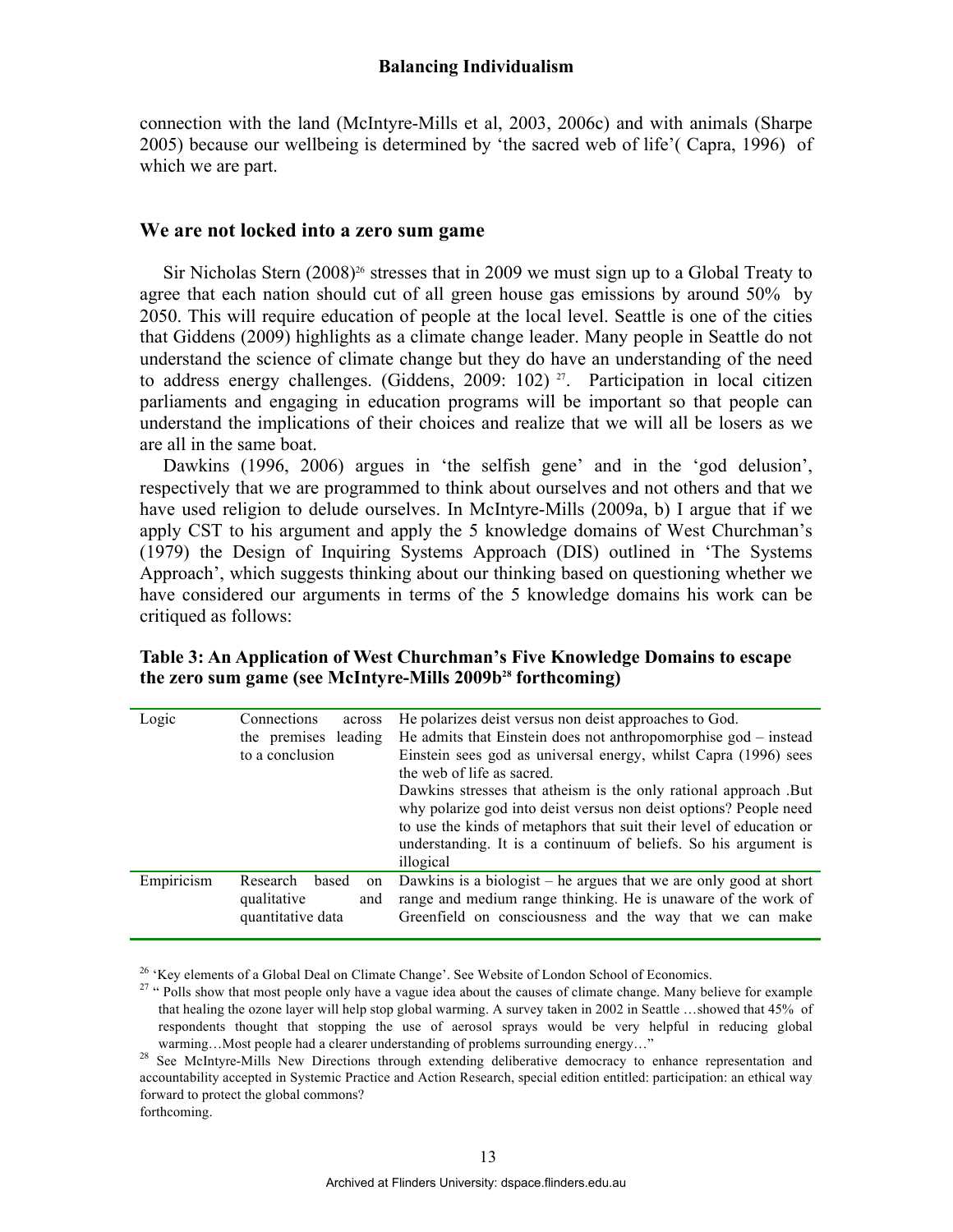choices and connections by thinking about our thinking.

| Idealism               | people as<br>Treating<br>ends in themselves.<br>not means to an end                          | Human rights and environmental sustainability are only possible<br>when boundaries can be drawn, but unless people are part of the<br>decision making process it can be regarded as problematic for<br>democracy across boundaries. |
|------------------------|----------------------------------------------------------------------------------------------|-------------------------------------------------------------------------------------------------------------------------------------------------------------------------------------------------------------------------------------|
| <b>Dialectic</b>       | exploring<br>Based<br>on<br>ideas                                                            | The process of engaging in dialogue can help to create<br>connections, enhance a sense of connection to ideas and increase<br>understanding.                                                                                        |
| Expanded<br>pragmatism | Considering<br>the<br>consequences for this generation in mind<br>generation and the<br>next | Testing by people who are to be affected and with the next                                                                                                                                                                          |

In terms of the 'so what' question it is hopeful, because it means that we are not bound by biology to a hopeless future. Consciousness based on thinking about our thinking and making connections enables us to become more aware of the implications of our choices. This requires ongoing involvement in thinking about social, political and economic options. We need to take participation to the class rooms and local governments so that participation in politics becomes part of daily life. Csikszentmihalyi<sup>29</sup> stressed the importance of being involved in creating; he calls this effortless state or 'flow'. It is important for creating happiness, according to Nussbaum and Aristotle and it is supported by our research as well as the work of National Economics (2002, 2003) and the work of Putnam (1995). People need to have experience of participating from an early age and they need to feel that their ideas are being listened to.

#### **A WAY FORWARD AND A PROPOSAL**

I will d*emonstrate* the process and the prototype software developed with De Vries and members of the ARC team. The second stage of the research is funded by the CRCAH. The research teams spans policy, public health, informatics and cultural studies. This section details the next stage of our research.

Professor Paul Hoggett, based at the Centre for Psycho –Social Studies at University of the West of England is organizing 'Facing Climate Change' an interdisciplinary conference on climate denial has stressed that climate change needs to be addressed in terms of psycho –social dimensions:

"We will examine denial from a variety of different perspectives: as the product of addiction to consumption, as the outcome of the diffusion of responsibility and the idea that someone else will sort it out, and as the consequence of living in a perverse culture [that] encourages collusion, complacency [and] irresponsibility<sup>'.30</sup>

Critical Systemic Thinking and Practice approaches help managers and policy makers to hold in mind multiple variables and to consider areas of concern in terms of:

• Praxis to support public policy and management needs to hold in mind multiple variables and consider :

 $^{29}$  http://www.ted.com/index.php/talks/mihaly\_csikszentmihalyi\_on\_flow.html

 $30$  Naish, J 2009 'Climate denial is a mental disorder'. Australian, 7-8, 28.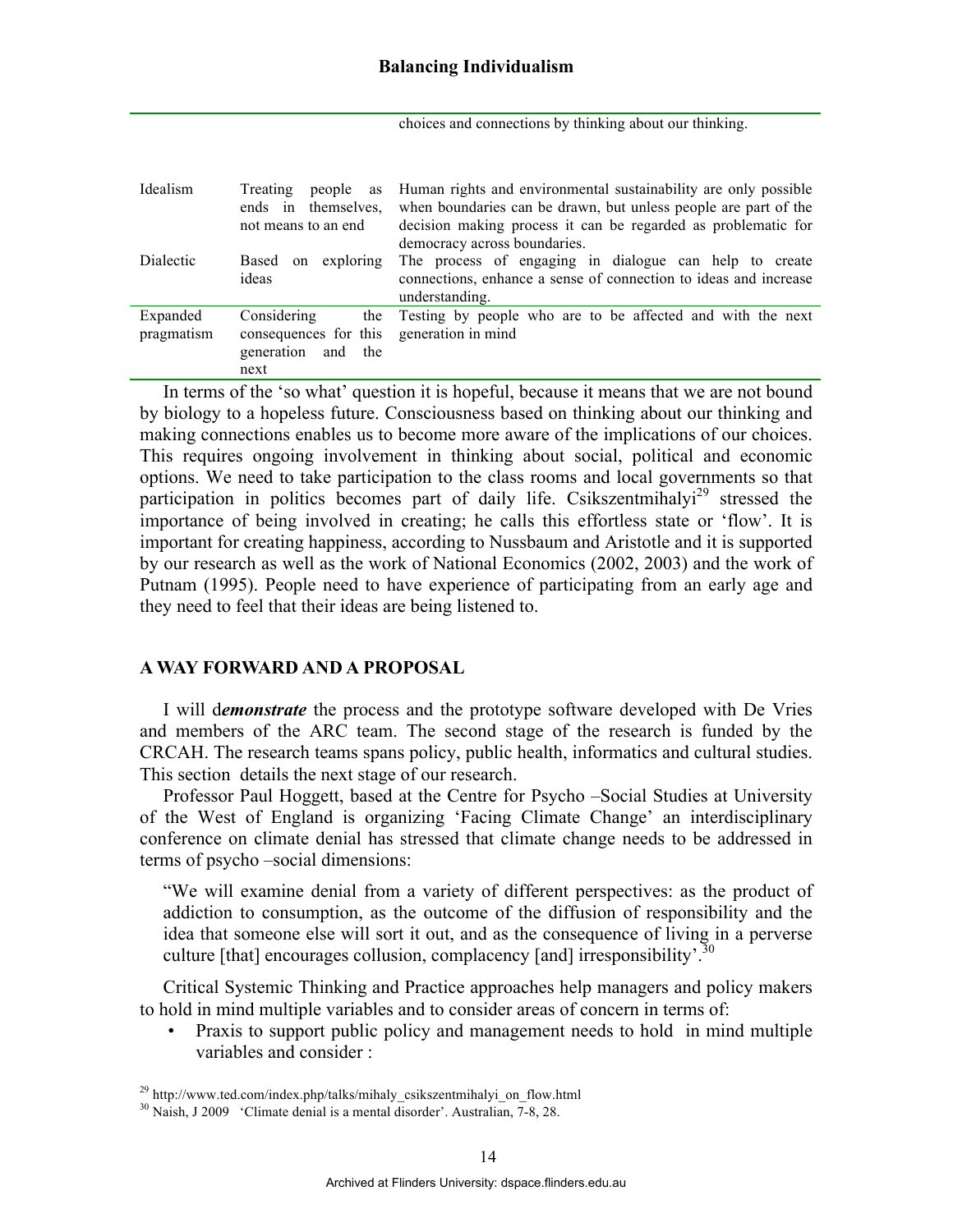- Relationships across the sectors ( public, private and third sector) and the way they play out across the state, market and society
- Range of disciplines
- Subjective, objective and intersubjective domains of knowledge
- Paradoxes and implications for policy and practice through
	- Complementary theory and methods
	- Testing ideas to ascertain if policy decisions are sustainable for this generation and the next
	- Dialogue, making decisions based on careful contextual considerations and taking into account the norms, values and rules, but also
	- Show agency in making new paradigms, learning by doing, developing pilot approaches and leadership in rule making. (See McIntyre-Mills 2004, 2006a, c).

Flinders University is in the process of developing research in partnership with Local Government to research ways to enhance decision making and policy using a computer-aided model. This research will build on previous research that used a computer-aided model to develop sound policy to improve the wellbeing of disadvantaged people within the community. There is also an opportunity to internationalise the project through involvement with the University of Indonesia. The impacts of climate change and possible actions to minimize the impacts present a complex problem to communities and governments around the world. Broadly, the research will use a computer-aided information-gathering process which is designed to get both facts and perceptions from members of the community ('users') and the local government community (service providers'). The aim of the research is to develop climate change policy and actions, using a participatory process with the 'users' and 'service providers'. The research will focus on perceptions of:

- What will work (and, conversely, what will not work);
- Why it will work; and
- How it will work.

In developing the computer-aided model the participatory process will identify:

- Key concepts relating to climate change;
- The decision making context;
- Constraints to achieving outcomes;
- Elements of three scenarios (denial of the need to change, too little action too late, sustainable long term adjustments); and
- Key factors (variables) in tackling the issue of climate change.

The computer-aided model provides:

- a framework for gathering data and perceptions;
- an unbiased repository of facts and perceptions from 'users' and 'service providers';
- the ability to detect patterns and relationships from the facts and perceptions – a key element in understanding the complexity of the issue;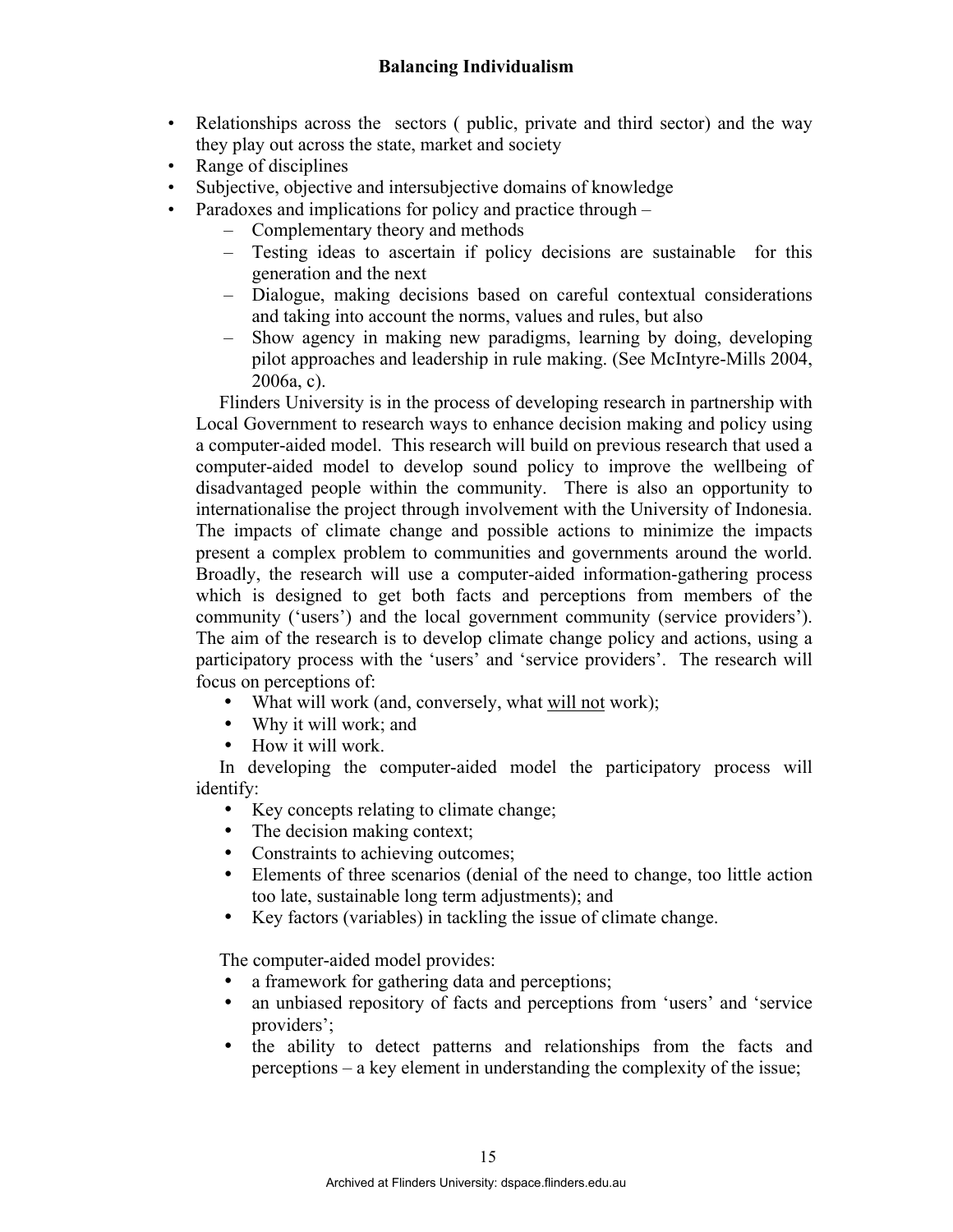- a web-based tool that can be accessed by all local governments and their communities to assist in decision-making; and
- A tool that 'learns' (updates and grows) as more communities use it.

This research on e-democracy and e-governance policy, process ICT and software prototype will be tested at participating local government organisations in Australia in the first instance to ascertain if participation in an interactive website would a) help to extend democracy, b) enhance governance accountability c) achieve seamless service delivery based on pattern recognition d) narrow the gap between performance outcomes and their perceived needs. e) help to build evidence based policy and f) more effectively manage risk. Our existing prototype is the basis for developing interactive e-democracy and egovernance interface that will be tested using different ICTs (computer, mobile phones) for mapping interrelated factors that support livability and wellbeing.

## *Research hypothesis*

- The greater the use of 'if then' scenarios for decision making, the more sustainable the policy decisions.
- The greater the use of dialogue to discuss 'if then' scenarios the greater the level of understanding of policy implications.

## *Exploratory questions*

- 1. Can participatory dialogue (and conceptual tools and software) enhance representation and accountability?
- 2. What knowledge maps do service providers and service users have in relation to ways to address wellbeing, livability and the size of our carbon footprint?
- 3. How does location (hills, plains, coastal areas) impact on decisions to reduce size of carbon footprint? Are people in high risk areas more likely to make greater changes than those in low risk areas?

**The** *research design* a) surveys perceptions of service users and providers before and after the participants use the e-governance/e-democracy prototype b) addresses discursive perceptions of the way informants understand experiences based on narratives and soft systems maps (including cultural maps and organizational maps) of what works why, how and to what effect using systemic action research. c) Undertakes iterative workshops across interest groups to map areas of convergence and divergence (Delphi technique) and the construction of a computing model that addresses both the perceptions of users and providers on what works, why, how and to what effect and d) Develops a computer model through participatory action research and action learning. Menus of options will be presented in diagrammatic /pictorial form to show the connections across needs and service available e) What success and failure look like for service users f) identify gaps in services and g) hold organizations to account.

## Methodology

Critical Systemic Action Research enables the researcher and the researched to work together to co-create new ways of addressing challenges (Burns, 2007). Through collaboration new ideas and practices emerge. Action research does not set itself up in opposition to quantitative surveys; it provides a way to use methods in complementary ways to understand the views of many stakeholders. Parallel views of diverse stakeholders are surfaced and their meanings and implications for policy and practice are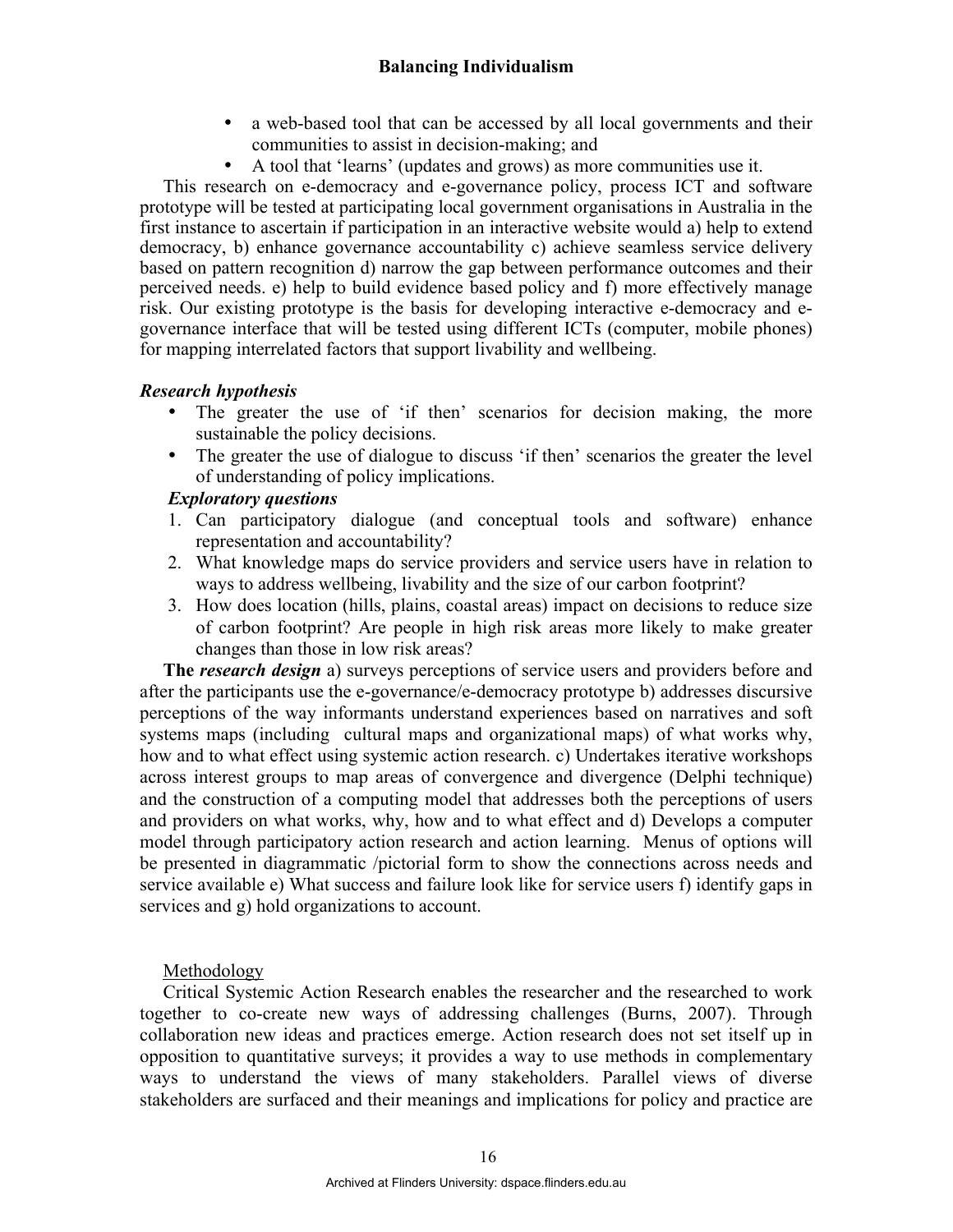explored. In focus groups with the users and providers we will ask exploratory questions about 'closeness of fit' or 'match' operationalised by: a) Temporal/currency of services b) Interdependence of services/needs c) Context of services and need d) Inter relatedness. The qualitative data will be collected by means of a systemic, transdisiciplinary approach combining documentary analysis, interviews and soft systems mapping of the relationships across the variables. These data will be analyzed to find patterns and taxonomies and the current prototype will be adapted and tested in both the Australian and Indonesian local government locations.

The prototype built on a generic computing algorithm for handing multivariate and multidimensional resource allocations and has been adapted to enable an analysis of questions regarding the extent to which matrix trans organizational management can meet complex needs (De Vries, 2008). The prototype needs to be extended so that it can be used across multiple ICTs and tested to establish its ability to update as it is used by diverse service users and providers. We will use the Delphi technique of iterative focus groups to establish the initial perceptions and once we have achieved saturation point on issues we will enable the service users and service providers to use the software and add to the data base as co-researchers. They will help the programmer to develop the software that will enable greater representation and accountability across service organizations, sectors and disciplinary areas. The service users tell stories that are the basis for participatory design to help manage complex decision-making and to provide critical insights into social, cultural, political, economic and environmental factors that are perceived to support and undermine wellbeing. These are mapped and analyzed using Nvivo.

# *Research stages*

The First Phase of this critical systemic research is to collect data from participants to add to the prototype from focus group discussions across councils in the Hills, Plains and Coastal areas based on conversations and mapping out their ideas using soft systems approaches (refs) and to analyze the patterns in the data using Nvivo to generate the informatics design. We will analyze the patterns using Nvivo to generate the patterns for informatics design that models a conversation based on scenarios about future wellbeing. We will develop sample screens for discussion with the participants

The Second Phase of the research will be to test the software prototype with participants via a 'sandpit' version of an interactive website with mobile links to partner organizations. The software updates and grows as it is used and it enables choices to be made on the basis of conditional scenarios. The design builds on the following questions adapted from De Vries (2008:373-404):

"What social/economic/environmental factors help/hinder wellbeing? What five factors are most important for your wellbeing? What five factors are most detrimental? How does each factor help or hinder other aspects of life? How important is the factor on this 5 point scale? If I solve this problem or have this asset first, does it make solving other problems easier? Do these things always happen together? Or one after another? How do I achieve it? How do I avoid it? Where can I get help for it? Who can I help and how, if they need this or have this problem? Is it sometimes good and sometimes bad – in what situations? Are there other names/terms for the same thing? What can stop me from (or make it really hard) getting/achieving it? What conditions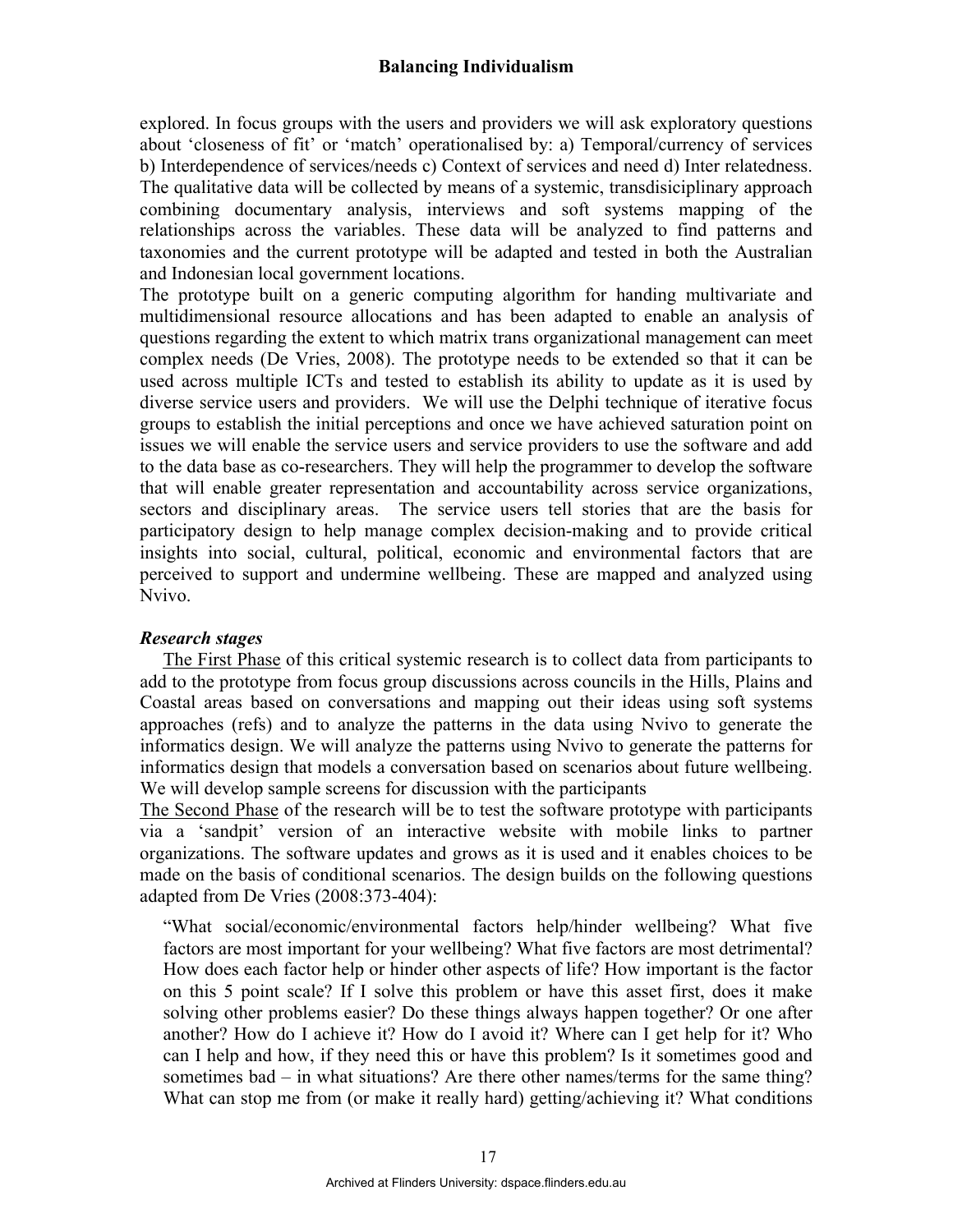do I have to achieve to get it? Is this a smaller or larger part of another issue? If one thing happens, does another thing usually follow? List good and bad things". The significance of the approach is that it will ascertain a) if it is possible to achieve a sense of solidarity with others through this form of engagement and b) if the approach helps to achieve audits in a workable manner that can be extended locally and regionally.

The prototype software models a conversation based on scenarios about future wellbeing. The factors that are perceived important for wellbeing and will be explored participants from three local government areas in South Australia spanning high, medium and low income areas. The software encourages telling one's own unique narrative and then comparing it with typical narratives that act as portals for exploring options in one's own life. It enables the marginalised service users to ask only once, and to register whether their needs are being met. This develops cognitive pathways and connections (Greenfield 2002) and thus enhances their ability to 'think about their thinking 'as a starting point for lobbying and making changes in their lives.

By the end of *Third Phase* we will have ascertained whether the process and prototype for e-governance and e-democracy helps to enhance social inclusion and social justice and whether the organizations could be held to account. These findings will be shared with all the local participants and then we will have a series of e-live conversations with participants in Indonesia. These conversations will be the precursors to the Fourth Phase of the research in Indonesia.

In Australia our focus is the integration of services to operationalise triple bottom line accounting and accountability. The South Australian Local Government Association together with participating councils in South Australia located in Hills, Plains and Coastal areas will enable us to work with participants within their council areas.

McIntyre is Adjunct professor at the University of Indonesia with the task of helping to enhance research on representation, accountability and sustainability. The Cimahi Council, together with the Bandung\_ Trust and Bandung Institute of Technology have demonstrated their ability to implement e-governance systems and a commitment to extending representation and accountability. The Wahid Institute where McIntyre delivered a lecture on e-governance and e-democracy has stressed its interest in this approach on its website (http://www.wahidinstitute.org/english/content/view/12/40/). The potential to develop regional relationships at the local level is an attractive aspect of the project. The challenge for democracy is to ensure that we act not only for the current generation but also for future generations, thus the caretaking role is important and can be facilitated by this process. We anticipate that the outcome of our research will be to enable participating councils to apply a customized decision making tool that will enable them to work with a range of stakeholders in a range of locations so as to enable them to make decisions that will support service delivery that responds to rising temperatures, manages building codes, manages risk in hills and coastal areas and manages water use and alternative energy options in their council areas. The research will enable residents to think through what services they would like to select and the implications in terms of costs (social, economic and environmental) through an interactive service with mobile phone links. Our decision making software could support evidence based policy on climate change that can operationalise triple bottom line accounting and accountability. The research builds on a successful design for a prototype to narrow the gap between needs and outcomes to address the following concerns: a) Identification of real world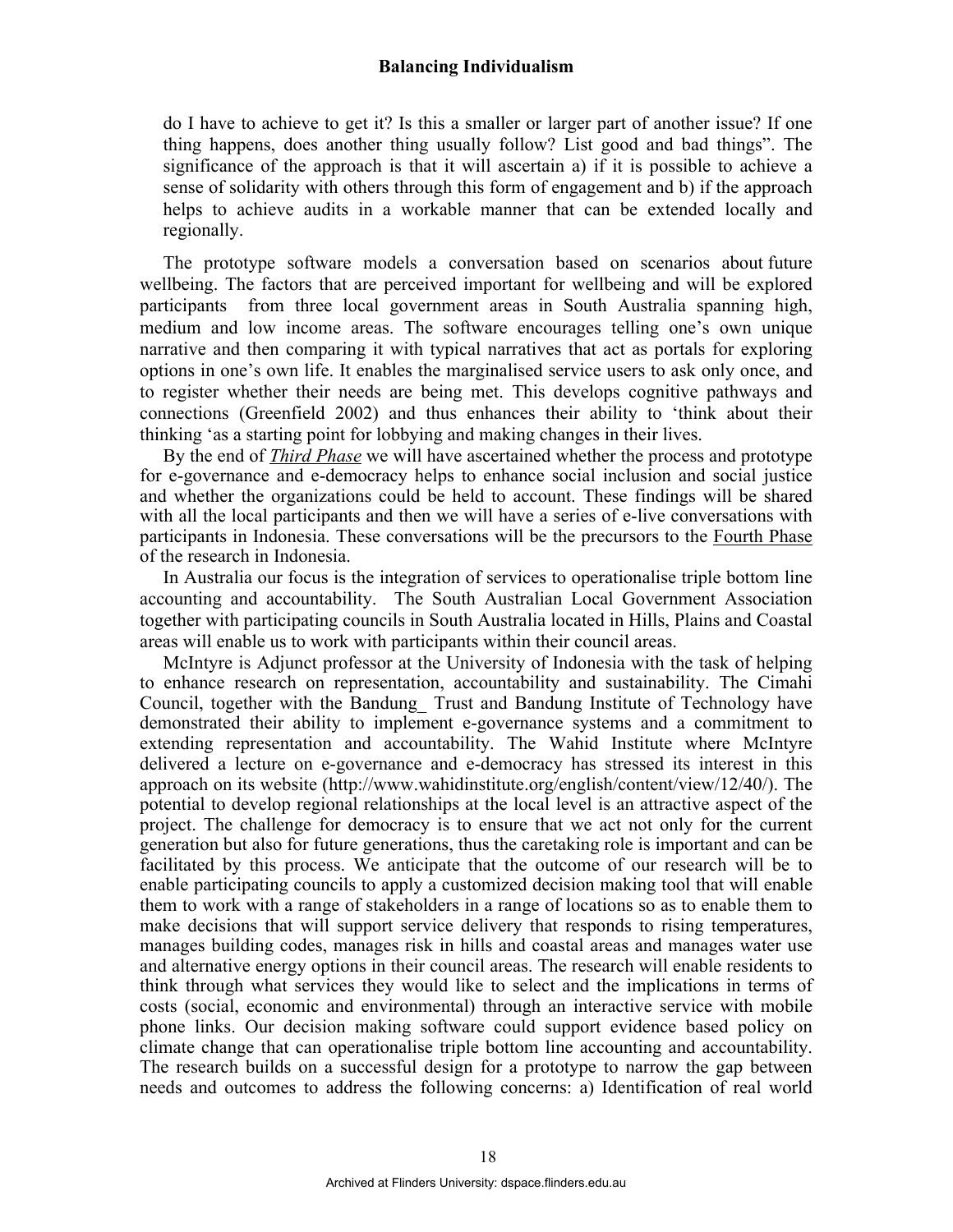(hard systems) and perceived (soft systems) problems in the network of service provision and address social , economic and environmental factors in hills, plains and coastal areas.

The challenge for democracy is to ensure that we act not only for the current generation but also for future generations, thus the caretaking role is important and can be facilitated by this process.

We anticipate that the outcome of our research could enable participating councils to apply a customized decision making tool that could enable them to work with a range of stakeholders in a range of locations so as to enable them to make decisions that could support service delivery that responds to rising temperatures, manage building codes, manages risk in hills and coastal areas and manages water use and alternative energy options in their council areas. The research could enable residents to think through what services they would like to select and the implications in terms of costs (social, economic and environmental) through an interactive service with mobile phone links. Our decision making software could support evidence based policy on climate change that can operationalise triple bottom line accounting and accountability. We could build on a successful design for a prototype to narrow the gap between needs and outcomes to address the following concerns: a) Identification of real world (hard systems) and perceived (soft systems) problems in the network of service provision and address social , economic and environmental factors in hills, plains and coastal areas.

# **EVOLUTIONARY DESIGN PARTICIPATION TO ADDRESS COMPLEX NEEDS**

Let me end by talking about life chances. In a village in a small skiing village in Austria, such as Saalbach the locals and visitors leave their skis outside when they go for après ski drinks. They collect a newspaper on the way home, skis over their shoulders and pop a coin into the plastic box attached to a lamp pole. No one is concerned about people stealing newspapers or skis because everyone has more or less the same life chances. Besides the community is small and no one would consider it worthwhile to take the risk of stealing a small item like a newspaper or a large item like skis. In developing countries children make a living selling newspapers on the street. I wonder what the ski villages will be like in a few decades time, with little snow in winter and increased erosion caused by mudslides? Certainly the life chances of many will become less privileged without resources. Wellbeing may already be too much to expect, but even livability requires maintaining 'the web of life' (Capra, 1996) Climate change will mean that the concerns of the marginalized will in all likelihood become the concerns of the privileged sooner than we think (Fiona Stanley, Hawke Oration, 2009). 'Earth politics' is the term coined by Beck (1999, 2005) and it is to this concept that I wish to turn. How can we shift from user centric narrow pragmatism to user centric expanded pragmatism, based on choices informed by an understanding of systemic feed back and feed forward loops? Multidimensional and multispatial design is what is needed for a just and sustainable world. We need to be able to do dialogue for policy and practice in such a way that we take into account time (past, present and future) and place (our own, our neighbours and that of children and their children's) (See McIntyre-Mills 2006 a, c).The nation state is responsible to its citizens, but who is responsible for ensuring the fabric of life is maintained? Nation states need to be aware that zero sum logic is flawed.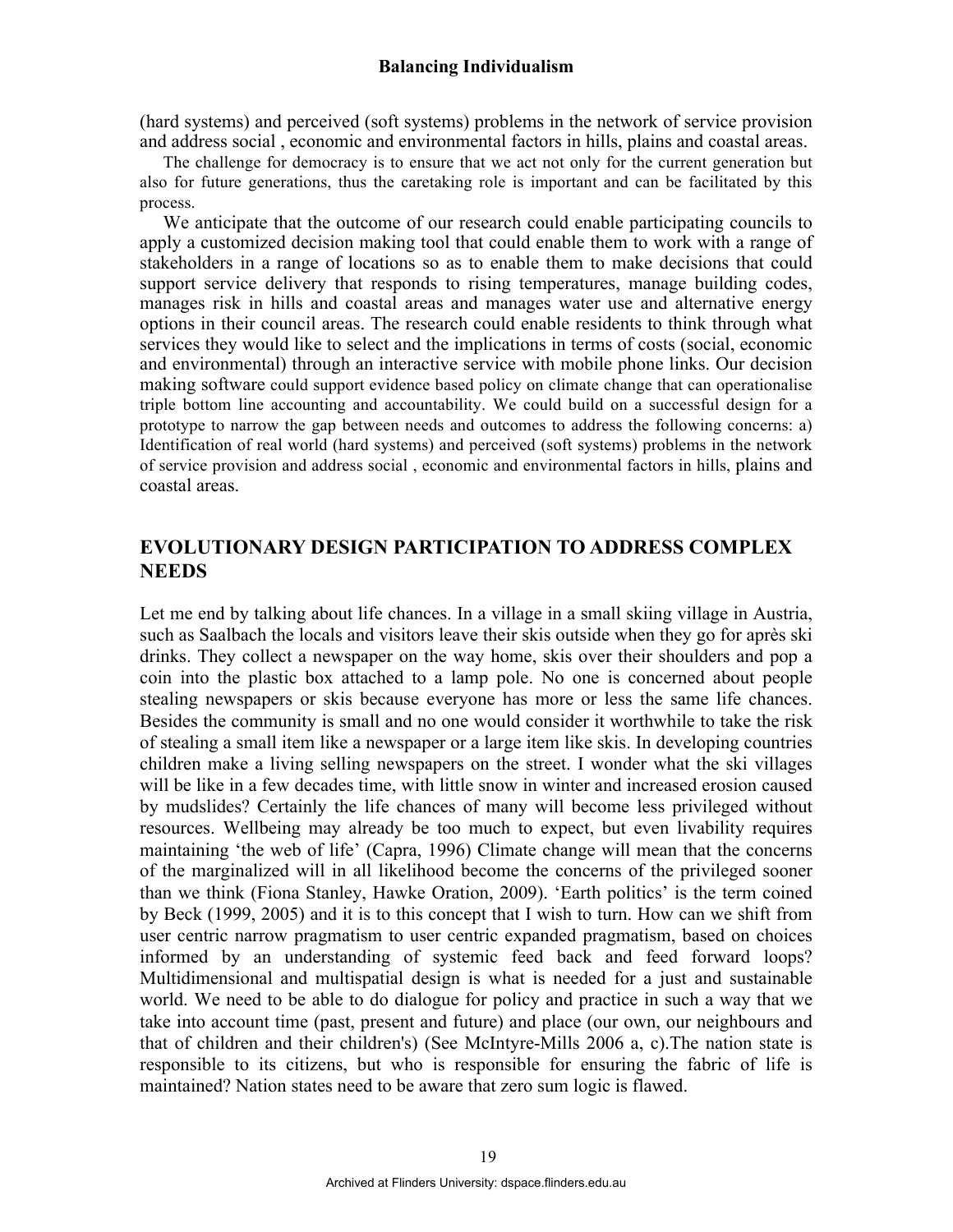## **CONCLUSION**

To sum up the paper

- **Builds** on arguments that have already been developed in previous papers on the topic (McIntyre-Mills 2006c, 2007, a-c, 2008a-e) and refers to ongoing research into the relevance of participation to enhance critical systemic thinking and practice. We need to prevent the creation of zombie institutions 'the walking dead', because they are not responsive to the environment they are supposed to serve (Beck 2005). Governance responses have been limited to 'war on terror', or 'war on economic collapse', without developing the means to achieve systemic intervention across social, economic *and* environmental concerns with future generations in mind.
- **Argues** that discursive democracy within and across nation states is important for testing out ideas and improving the sustainability match across human beings, their policy choices and their environment. Action learning and participatory action research supports expanded testing of ideas for development, not only by 'the experts' but by people with lived experience.
- **Makes the case** that testing is constructive, because it a) enhances participant's sense of attachment to ideas through co-creating ideas with others and thus b) makes connections – bonds and bridges with others (Putnam, 1995, McIntyre-Mills 2006c). It explores the implications of decisions. This can be vital for balancing individualism and collectivism, because it enables people to think about self-others- environment including the next generation of life. Thinking about our thinking develops a greater number of connections across different parts of our brain the neurons that is consciousness.

**Discusses the challenges** of extending democracy and governance by considering the implications of steering from above and below for a) evidence based policy and b) matching services to needs and c) its potential for scaling *up* social, economic and environmental wellbeing.

We face social, economic and environmental challenges that are unprecedented. $31$  but the global economic meltdown needs to be used as an opportunity to change direction. Open democracy is still the best hope we have, but only if it enables sustainable futures.

## **REFERENCES**

Ashby, W.R., 1956*, An introduction to Cybernetics*, Chapman and Hall, London. Atkinson, J.2002. Trauma Trails. Recreating song lines. Spinefex Press.

<sup>&</sup>lt;sup>31</sup> Those who point this out are no longer speaking from the margins; they include Barack Obama and Gordon Brown and Sir Nicholas Stern. The establishment is looking a little different from the way it used to look. It includes an American president whose identity spans a heritage that is both African and American. He lived in Indonesia attended a Catholic school Assisi. Gordon Brown is a social democrat whose financial leadership will be tested to establish whether government can help us achieve a cultural shift that will place the environment as principal, the government and the people will need to be caretakers. This shift is away from the primacy of society not in the sense used by the quote of Thatcher but in the sense that we will need to act for the environment (Beck, 1999, 2005). The role of civil society based on a social contract for the powerful and the able will need to be re-worked to take into account the needs of the silenced (sentient beings and the needs of young children who will inherit the risks of toxic air and the principle of subsidiarity can only be applied if people can engage in dialogue and see the way that their ideas are mapped and modeled to achieve their own outcomes. We cannot take with us Universalist assumptions of the answers other than a belief in the need for a sustainable future for all in this generation and the next. At best we can make democratic decisions that are informed by as many of the affected as possible.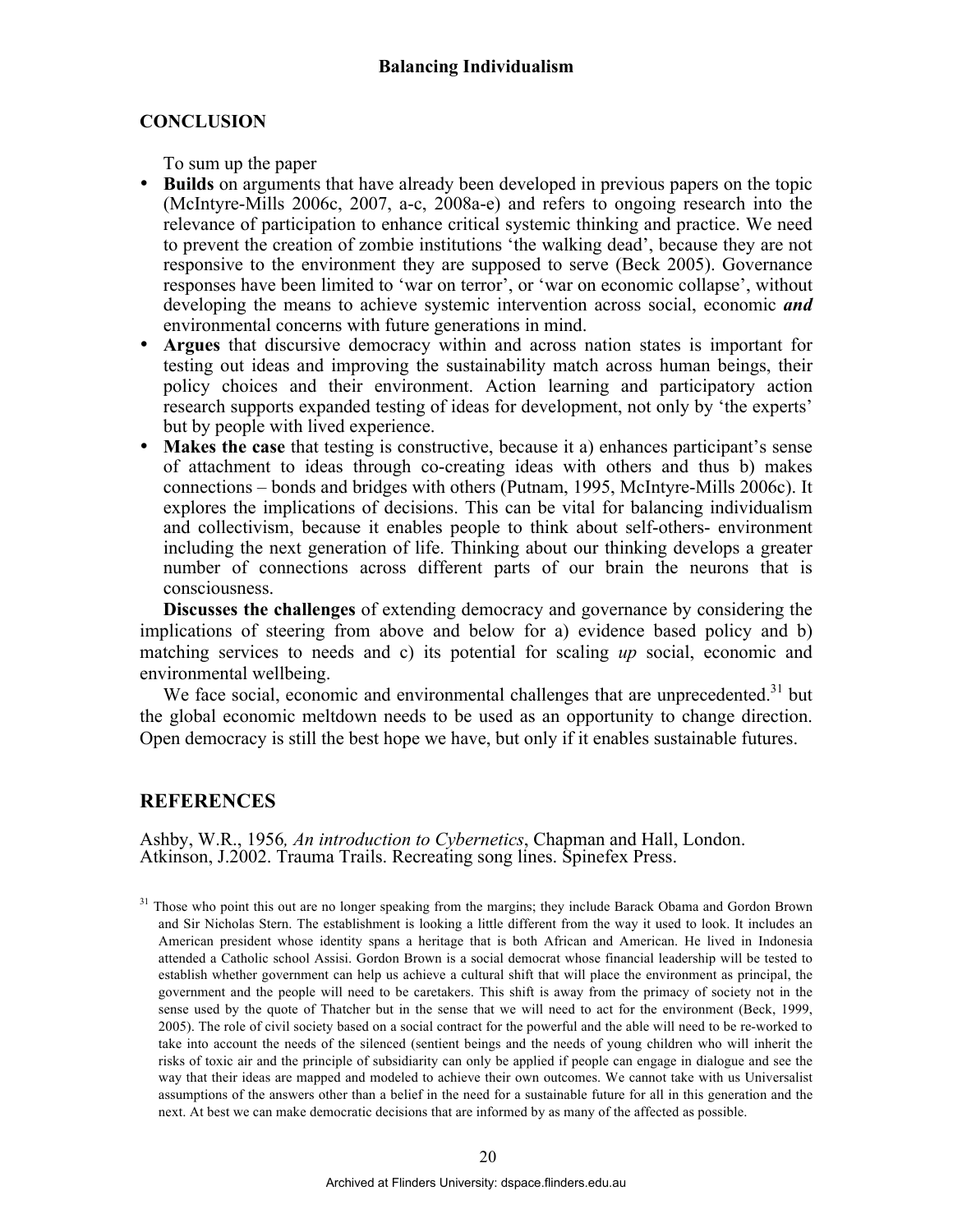- Banathy, B. 1996 *Designing social systems in a changing world*. Plenum.London.<br>Banathy, B. 2000.*Guided evolution of society: a systems view*, Kluwer/Plenum, London.
- Bateson, G., 1972, *Steps to an Ecology of Mind: A Revolutionary Approach to Man's Understanding of Himself,* Ballantine, New York.
- Beck, U 1992 *Risk Society Towards a New Modernity*, Sage. London
- Beck, U 1999 *World Risk Society*. Polity. Cambridge.
- Beck, U. 1998 *Democracy without Enemies*, Polity. Cambridge.
- Beck, U. 2005 *World Risk Society* Polity. Cambridge.
- Beer, S., 1994, *Beyond Dispute. The Invention of Team Syntegrity,* Wiley. New York.
- Beer, S., 1994, Beyond Dispute. The Invention of Team Syntegrity, Wiley. New York.
- Brewer, M and Hewstone, M. eds 2004 *Social cognition* Blackwell. Oxford.
- Brundtland, G. http://www.worldinbalance.net/agreements/1987-brundtland.html The report "Our Common Future"
- Burns, D. 2007. Systemic Action Research: A strategy for whole system change. Policy Press. University of Bristol.
- 
- Capra, F. 1996 *The web of life: A new synthesis of mind and matter,* Harper Collins Checkland, P. and Scholes, J., 1990, Soft Systems Methodology in Action, Wiley, Chichester.
- Checkland, P. and Scholes, J., 1990, *Soft Systems Methodology in Action*, Wiley, Chichester.
- Christakis, A. 2004, Wisdom of the People *Systems Research and Behavioural Science* Volume 21 No 5 479-488.
- Christakis, A. and Bausch, K. 2006, *How People Harness their Collective Wisdom and Power to Construct the Future in Co-laboratories of democracy*, Information Age. Greenwich.
- Christakis, A. and Brahms, S., 2003, "Boundary spanning dialogue for the  $21<sup>st</sup>$  century agoras", *Systems Research and Behavioural Science*. 20:371-382.
- Churchman, C.West 1979 *The Systems Approach and its Enemies,* Basic Books, New York.
- Churchman, C.West. 1982. *Thought and Wisdom*, Intersystems Publications, California.
- Checkland, P. and Scholes, J., 1990. *Soft systems methodology in action*, Wiley. Chichester.
- Cornelius, R. 1996. *The Science of Emotion: The Research and Tradition in Psychology*
- *Crowder, G. 2004. Isaiah Berlin. Liberty and Pluralism. Polity .Cambridge.*
- Dawkins, R 2006 *The god delusion* Black Swan Berkshire.Dryzek, J. 1999. Democratising Rationality in Discursive Democracy. Cambridge.
- De Vries, D 2008 *A tool for creating pathways* in McIntyre-Mills et al *User Centric Policy Design to Address Complex Needs*. Nova Science, New York
- Dryzek, J. 2000. Deliberative Democracy and Beyond: Liberals, Critics, Contestations. Oxford University Press.
- Elkington, J., 1997. *Cannibals with Forks*, Capstone, Oxford.
- Flood, R. and Carson, E., 1993. Dealing with Complexity: An Introduction to the Theory and application of Systems Science,  $2<sup>nd</sup>$ . ed., Plenum, London.
- Flood, R. and Romm, N. 1996. *Diversity management: triple loop learning,* Wiley, Chichester.
- Fougere, G. 2007. '*Wellbeing is an idea whose time has come.' New Opportunities for Health Impact Assessment in New Zealand public policy and planning.* The Public Health Advisory Committee. Wellington, New Zealand.
- Fougere, G. 2007. 'Wellbeing is an idea whose time has come.' New Opportunities for Health Impact Assessment in New Zealand public policy and planning. The Public Health Advisory Committee. Wellington, New Zealand. Giddens, A. 2009. *The politics of climate change*. Polity. Cambridge.

- Gore, Al 2007. Assault on Reason. Bloomsbury. London.
- Gould, C. 2007 Transnational Solidarities Journal of Social Philosophy vol 38 No 1 148- 164.
- Greenfield, S. 2000. *The Private life of the Brain: Emotions, Consciousness and the Secret of the Self.* John Wiley and Sons. New York.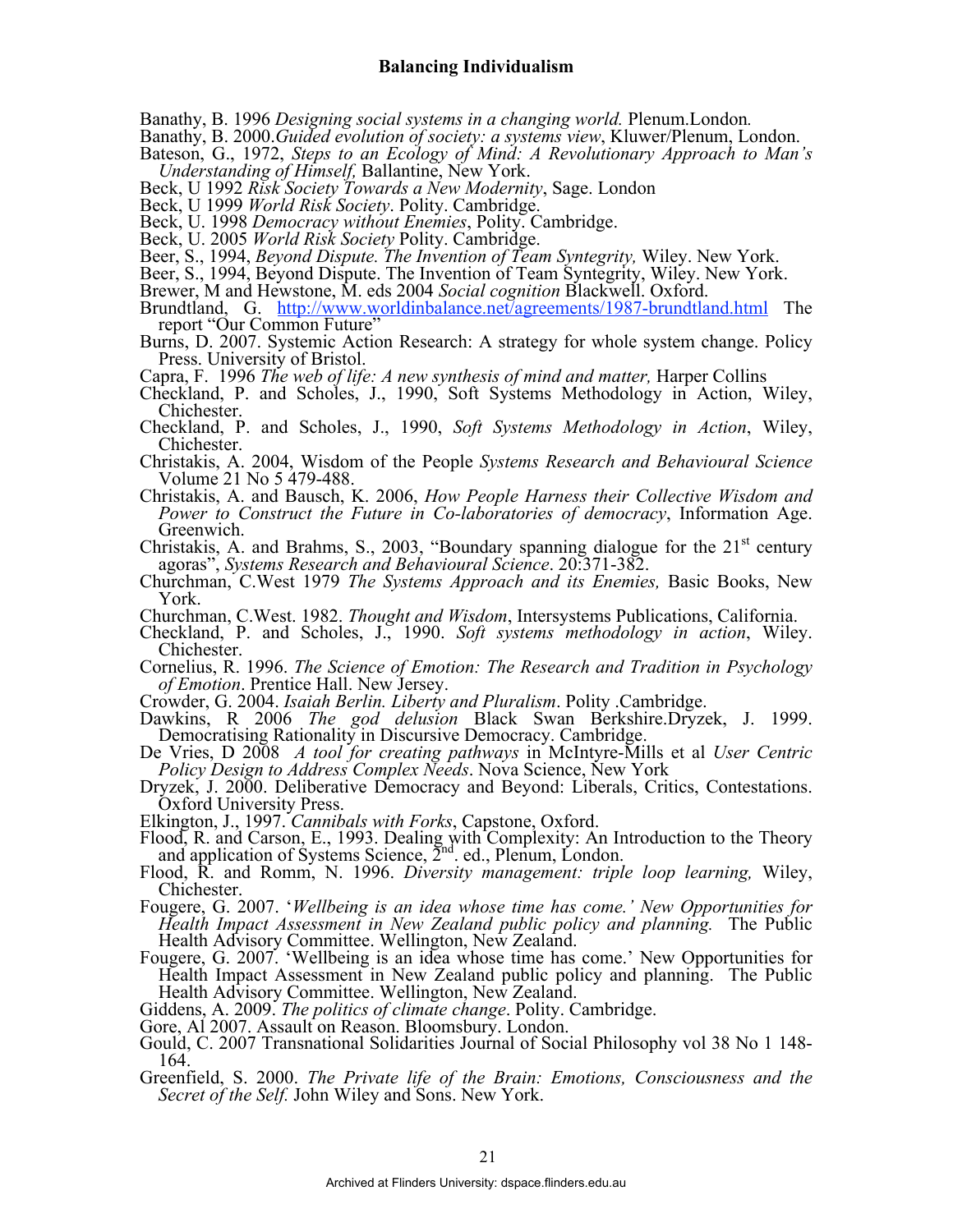- Habermas, J., 1984, *The Theory of Communicative Action: Reason and the Rationalization of Society*, Beacon, Boston.
- Habermas, J., 1984. The Constitution of society. Polity Press Cambridge
- Habermas, J. 2001 *The Postnational Constellation*. Politcal essays. Polity. Cambridge
- Haraway, D. *Simians, Cyborgs, and Women. The reinvention of nature.* Free Association Books. London.
- Hardin, G 1968 *The Tragedy of the Commons* Science, 162:1243-1248.
- Held, D. McGrew, A. Goldblatt, D. and Perraton. 1999. *Global Transformations. Politics Economics and Culture*. Stanford University Press. Stanford California
- Held, D.2004. Global Covenant: The Social Democratic Alternative to the Washington Consensus. Polity. Oxford.
- Held, D.et al 2005.*Debating Globalization*. Polity Cambridge.
- Irwin, T., 1985. *Aristotle Nicomachean Ethics* translated with Introduction and notes Hackett, Cambridge University Press.
- Kahane, A. 1992. The Mont Fleur Scenarios: What will South Africa be like in the year 2002. Deeper News vol. 7 Number 1 republication of The Weekly Mail and Guardian Weekly
- Kickert, W.JM, Klijn, E.H. and Koppenjan, J.F.M. 1999 Managing Complex Networks: Strategies for the Public Sector. Sage. London.
- Koestler, A. 1978. *Janus: A summing up*. London. Hutchinson
- Koestler, A. 1967 *The Ghost in the Machine*. London. Hutchinson.
- Churchman Series, Vol. 1. Springer. London.
- McIntyre-Mills, J. et al 2006a, *Rescuing the Enlightenment from Itself: Critical and Systemic Implications for Democracy.* C.West
- McIntyre–Mills, J., 2006b, 'Molar and Molecular Identity and Politics', in Van Gigch, J., with McIntyre-Mills, J., *Wisdom, knowledge and management,* Vol. 2, Springer, New York, Boston, London.
- McIntyre-Mills, J. et al 2006c *Systemic Governance and Accountability: working and reworking conceptual and spatial boundaries.* Springer. London, Boston. Vol. 3 of C.West Churchman Series.
- McIntyre-Mills, J. 2007a. "Ethics, Boundaries and Sustainable Futures". Plenary paper. *Proceedings of the 13th Australian and New Zealand Systems Sciences Conference*, Systemic Development: Local Solutions in a Global Environment. Auckland, New Systemic Development: Local Solutions in a Global Environment. Auckland, New Zealand. 978-0791688-9-5.
- McIntyre-Mills, J. 2007b. The Hijab and Systemic Governance: Transnational Policy Making and Human Rights. *Systems Research and Behavioral Science*, 24: 37-58.
- McIntyre-Mills, J. 2007c. Challenging economic and religious fundamentalisms: implications for the state, the market and 'the enemies within' I*nternational Journal of Applied Systemic Studies* 1(1): 49-67.
- McIntyre-Mills, J. 2008a User-centric design to meet complex needs. Nova Science, New York.
- McIntyre-Mills, J and De Vries, D 2008b Open democracy supported by governance based on expanded pragmatism and testing out ideas *14th Australian and New Zealand Systems Sciences Conference (ANZSYS)*, Edith Cowan, Perth, 1-2 Dec
- McIntyre-Mills, J, De Vries, D. and Deakin, J. 2008c Participatory Democracy based on User-centric Policy Design to Address Complex needs in Kane, L. and Poweller, M. Citizenship in the 21st Century. Nova Science, New York.
- McIntyre-Mills, J. 2008d Systemic Ethics: Expanding the Boundaries of Rights and Responsibilities *Systems Research and Behavioural Science,* Vol. 25: 147-150
- McIntyre-Mills, J. 2008e New directions for social wellbeing through extending deliberative democracy to enhance participation. Paper presented at International Systems Sciences Conference, Madison, Wisconsin. ISBN 978-1-906740-00-9 McIntyre-Mills, J. Bausch, K, Christakis, A and De Vries, 2008f 'How can we Break the
- Mould? Democracy, Semiotics and Regional Governance beyond the Nation State. *Systems Research and Behavioural Science, Vol. 25: 305-321*
- McIntyre-Mills, J,. and De. Vries, D. 2009a How Lemmings on wheels can make a Uturn'. *Systemic Practice and Action Research*. Accepted in April, proofs in press.